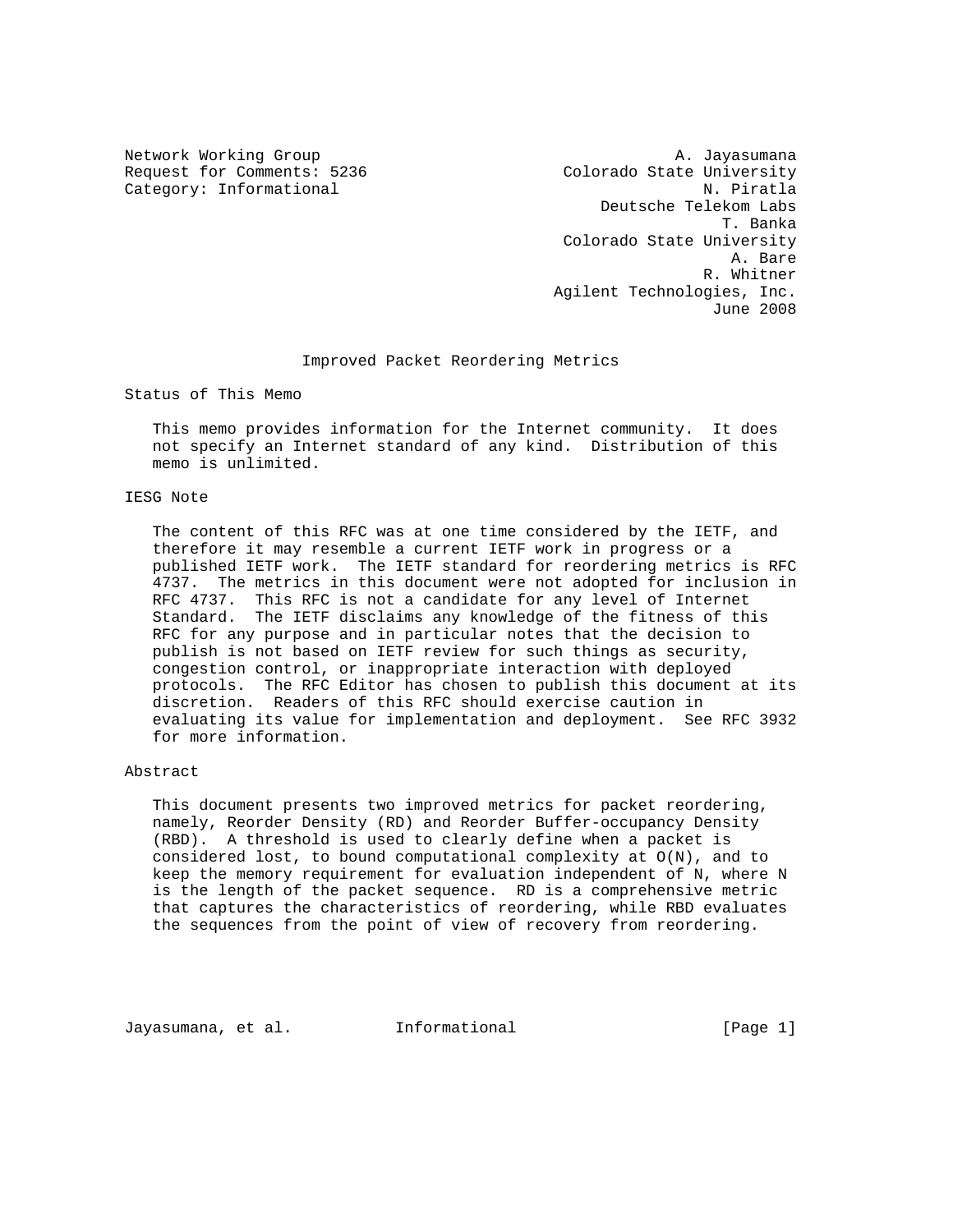These metrics are simple to compute yet comprehensive in their characterization of packet reordering. The measures are robust and orthogonal to packet loss and duplication.

# Table of Contents

|  | 2. Attributes of Packet Reordering Metrics 4                  |
|--|---------------------------------------------------------------|
|  | 3. Reorder Density and Reorder Buffer-Occupancy Density 7     |
|  |                                                               |
|  |                                                               |
|  |                                                               |
|  |                                                               |
|  | 3.5. Displacement Frequency (FD) 10                           |
|  |                                                               |
|  |                                                               |
|  |                                                               |
|  | 3.9. Buffer-Occupancy Threshold (BT) 11                       |
|  | 3.10. Buffer-Occupancy Frequency (FB) 11                      |
|  | 3.11. Reorder Buffer-Occupancy Density (RBD) 11               |
|  | 4. Representation of Packet Reordering and Reorder Density 11 |
|  |                                                               |
|  | 6. Detection of Lost and Duplicate Packets 13                 |
|  | 7. Algorithms to Evaluate RD and RBD 14                       |
|  |                                                               |
|  |                                                               |
|  |                                                               |
|  | 9. Characteristics Derivable from RD and RBD 21               |
|  |                                                               |
|  |                                                               |
|  |                                                               |
|  |                                                               |
|  |                                                               |
|  |                                                               |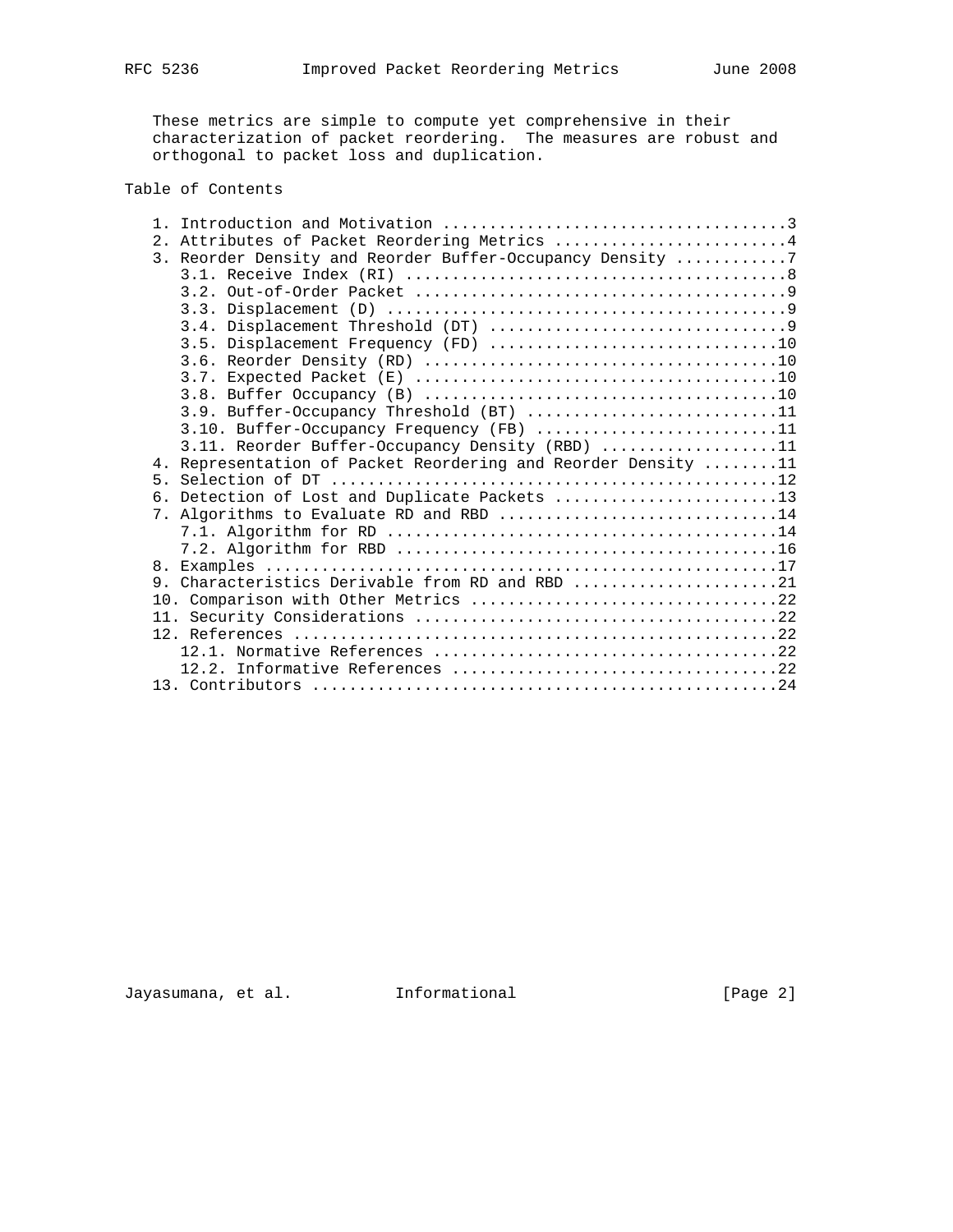# 1. Introduction and Motivation

 Packet reordering is a phenomenon that occurs in Internet Protocol (IP) networks. Major causes of packet reordering include, but are not limited to, packet striping at layers 2 and 3 [Ben99] [Jai03], priority scheduling (e.g., Diffserv), and route fluttering [Pax97] [Boh03]. Reordering leads to degradation of the performance of many applications [Ben99] [Bla02] [Lao02]. Increased link speeds [Bar04], increased parallelism within routers and switches, Quality-of-Service (QoS) support, and load balancing among links all point to increased packet reordering in future networks.

 Effective metrics for reordering are required to measure and quantify reordering. A good metric or a set of metrics capturing the nature of reordering can be expected to provide insight into the reordering phenomenon in networks. It may be possible to use such metrics to predict the effects of reordering on applications that are sensitive to packet reordering, and perhaps even to compensate for reordering. A metric for reordered packets may also help evaluate network protocols and implementations with respect to their impact on packet reordering.

 The percentage of out-of-order packets is often used as a metric for characterizing reordering. However, this metric is vague and lacking in detail. Further, there is no uniform definition for the degree of reordering of an arrived packet [Ban02] [Pi05a]. For example, consider the two packet sequences (1, 3, 4, 2, 5) and (1, 4, 3, 2, 5). It is possible to interpret the reordering of packets in these sequences differently. For example,

- (i) Packets 2, 3, and 4 are out of order in both cases.
- (ii) Only packet 2 is out of order in the first sequence, while packets 2 and 3 are out of order in the second.
- (iii) Packets 3 and 4 are out of order in both the sequences.
- (iv) Packets 2, 3, and 4 are out of order in the first sequence, while packets 4 and 2 are out of order in the second sequence.

 In essence, the percentage of out-of-order packets as a metric of reordering is subject to interpretation and cannot capture the reordering unambiguously and hence, accurately.

 Other metrics attempt to overcome this ambiguity by defining only the late packets or only the early packets as being reordered. However, measuring reordering based only on late or only on early packets is not always effective. Consider, for example, the sequence (1, 20, 2,

Jayasumana, et al. 1nformational 1977 [Page 3]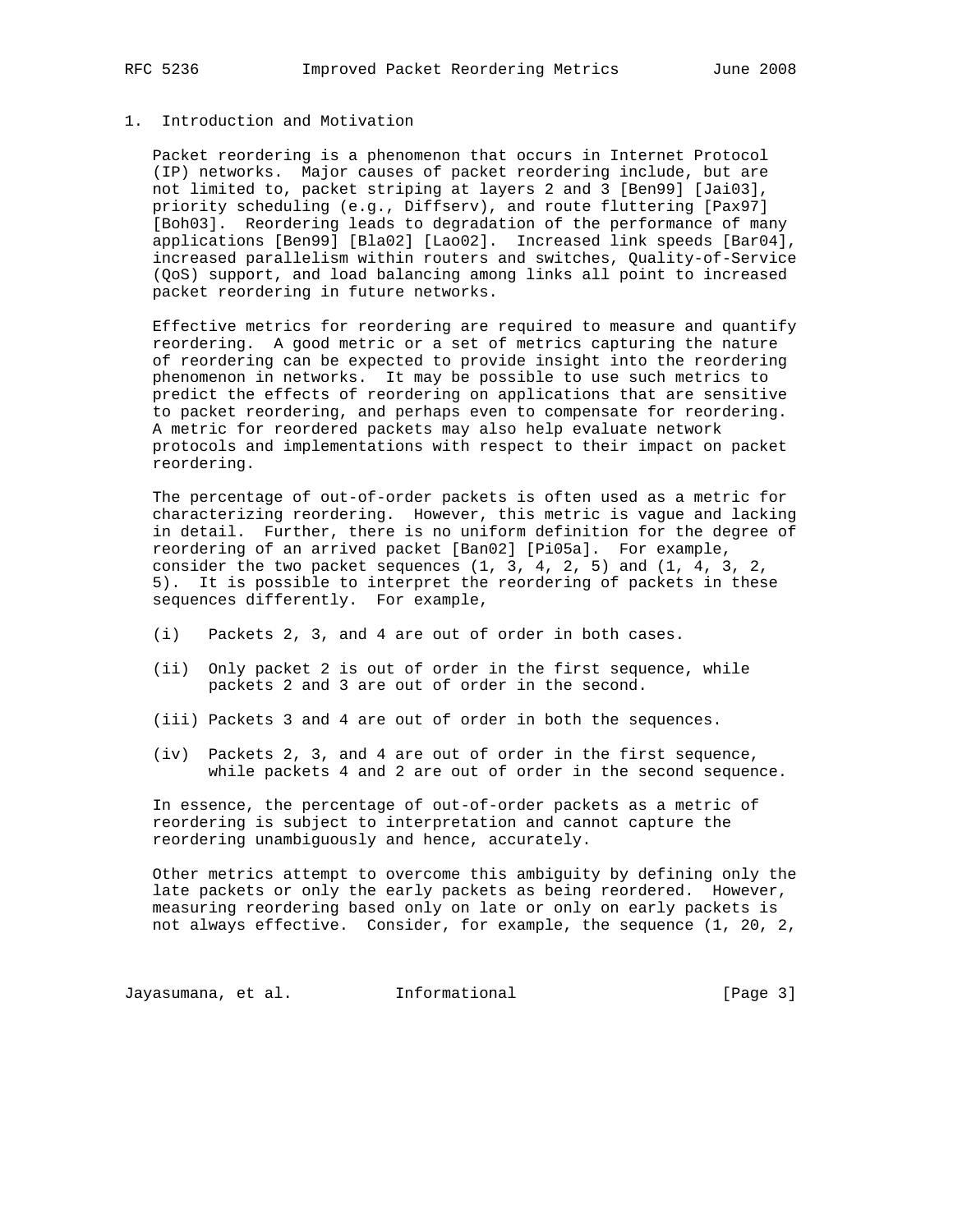$3, \ldots$ , 19, 21, 22,  $\ldots$ ); the only anomaly is that packet 20 is delivered immediately after packet 1. A metric based only on lateness will indicate a high degree of reordering, even though in this example it is a single packet arriving ahead of others. Similarly, a metric based only on earliness does not accurately capture reordering caused by a late arriving packet. A complete reorder metric must account for both earliness and lateness, and it must be able to differentiate between the two. The inability to capture both the earliness and the lateness precludes a metric from being useful for estimating end-to-end reordering based on reordering in constituent subnets.

 The sensitivity to packet reordering can vary significantly from one application to the other. Consider again the packet sequence  $(1, 3, 4)$  4, 2, 5). If buffers are available to store packets 3 and 4 while waiting for packet 2, an application can recover from reordering. However, with certain real-time applications, the out-of-order arrival of packet 2 may render it useless. While one can argue that a good packet reordering measurement scheme should capture application-specific effects, a counter argument can also be made that packet reordering should be measured strictly with respect to the order of delivery, independent of the application.

 Many different packet reordering metrics have been suggested. For example, the standards-track document RFC 4737 [RFC4737] defines 11 metrics for packet reordering, including lateness-based percentage metrics, reordering extent metrics, and N-reordering.

 Section 2 of this document discusses the desirable attributes of any packet reordering metric. Section 3 introduces two additional packet reorder metrics: Reorder Density (RD) and Reorder Buffer-occupancy Density (RBD), which we claim are superior to the others [Pi07]. In particular, RD possesses all the desirable attributes, while other metrics fall significantly short in several of these attributes. RBD is unique in measuring reordering in terms of the system resources needed for recovery from packet reordering. Both RD and RBD have a computation complexity O(N), where N is the length of the packet sequence, and they can therefore be used for real-time online monitoring.

2. Attributes of Packet Reordering Metrics

 The first and foremost requirement of a packet reordering metric is its ability to capture the amount and extent of reordering in a sequence of packets. The fact that a measure varies with reordering of packets in a stream does not make it a good metric. In [Ben99], the authors have identified desirable features of a reordering metric. This list encloses the foremost requirements stated above:

Jayasumana, et al. 1nformational 1977 [Page 4]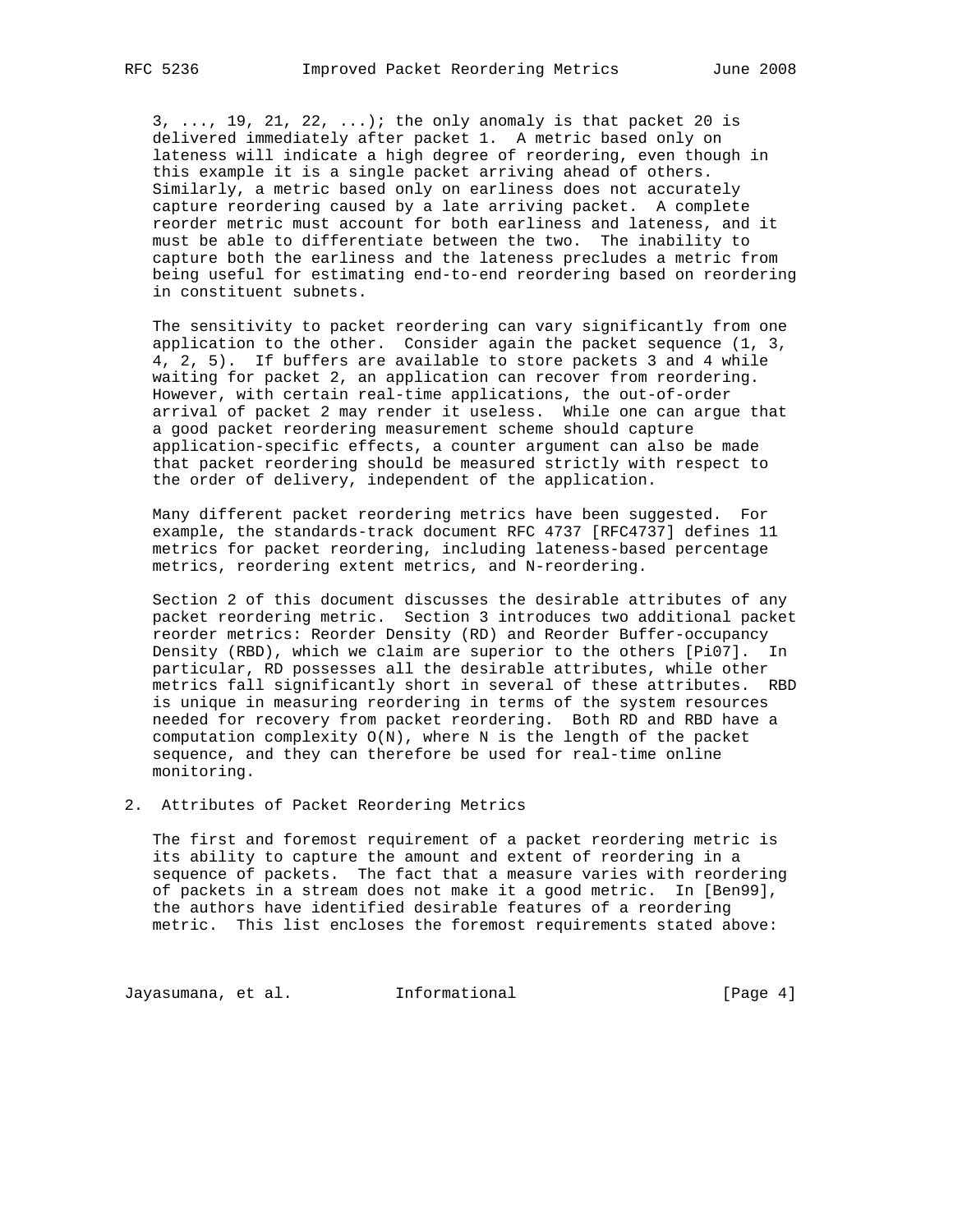simplicity, low sensitivity to packet loss, ability to combine reorder measures from two networks, minimal value for in-order data, and independence of data size. These features are explained below in detail, along with additional desired features. Note, the ability to combine reorder measures from two networks is added to broaden applicability, and data size independence is discussed under evaluation complexity. However, data size independence could also refer to the final measure, as in percentage reordering or even a normalized representation.

a) Simplicity

 An ideal metric is one that is simple to understand and evaluate, and yet informative, i.e., able to provide a complete picture of reordering. Percentage of packets reordered is the simplest singleton metric; but the ambiguity in its definition, as discussed earlier, and its failure to carry the extent of reordering make it less informative. On the other hand, keeping track of the displacements of each and every packet without compressing the data will contain all the information about reordering, but it is not simple to evaluate or use.

 A simpler metric may be preferred in some cases even though it does not capture reordering completely, while other cases may demand a more complex, yet complete metric.

 In striving to strike a balance, the lateness-based metrics consider only the late packets as reordered, and earliness-based metrics only the early packets as reordered. However, a metric based only on earliness or only on lateness captures only a part of the information associated with reordering. In contrast, a metric capturing both early and late arrivals provides a complete picture of reordering in a sequence.

b) Low Sensitivity to Packet Loss and Duplication

 A reorder metric should treat only an out-of-order packet as reordered, i.e., if a packet is lost during transit, then this should not result in its following packets, which arrive in order, being classified as out of order. Consider the sequence (1, 3, 4, 5, 6). If packet 2 has been lost, the sequence should not be considered to contain any out-of-order packets. Similarly, if multiple copies of a packet (duplicates) are delivered, this must

Jayasumana, et al. Informational [Page 5]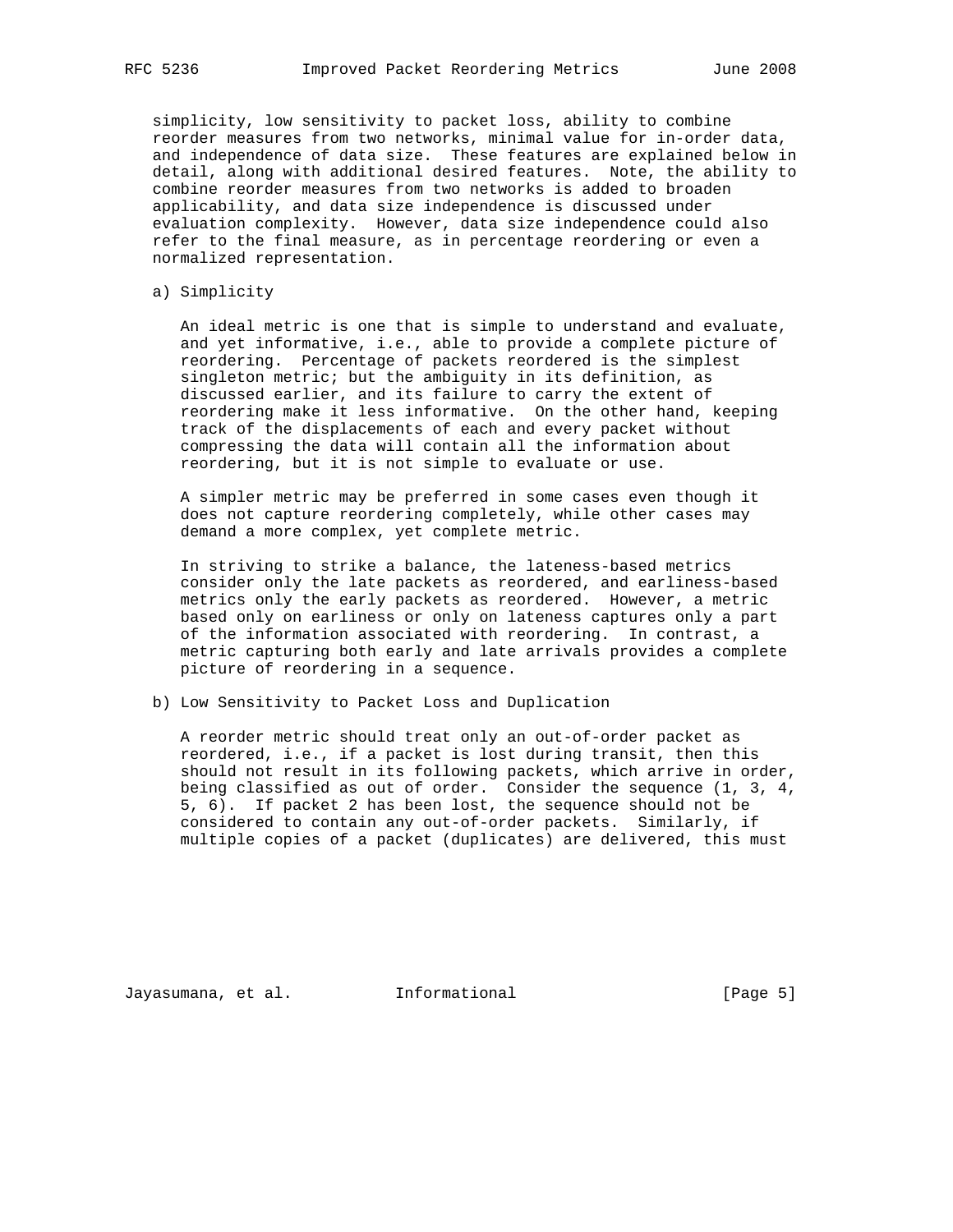not result in a packet being classified as out of order, as long as one copy arrives in the proper position. For example, sequence (1, 2, 3, 2, 4, 5) has no reordering. The lost and duplicate packet counts may be tracked using metrics specifically intended to measure those, e.g., percentage of lost packets, and percentage of duplicate packets.

c) Low Evaluation Complexity

 Memory and time complexities associated with evaluating a metric play a vital role in implementation and real-time measurements. Spatial/memory complexity corresponds to the amount of buffers required for the overall measurement process, whereas time/computation complexity refers to the number of computation steps involved in computing the amount of reordering in a sequence. On-the-fly evaluation of the metric for large streams of packets requires the computational complexity to be  $O(N)$ , where N denotes the number of received packets, used for the reordering measure. This allows the metric to be updated in constant-time as each packet arrives. In the absence of a threshold defining losses or the number of sequence numbers to buffer for detection of duplicates, the worst-case complexity of loss and duplication detection will increase with N. The rate of increase will depend, among other things, on the value of N and the implementation of the duplicate detection scheme.

d) Robustness

 Reorder measurements should be robust against different network phenomena and peculiarities in measurement or sequences such as a very late arrival of a duplicate packet, or even a rogue packet due to an error or sequence number wraparound. The impact due to an event associated with a single or a small number of packets should have a sense of proportionality on the reorder measure. Consider, for example, the arrival sequence: (1, 5430, 2, 3, 4, 5, ...) where packet 5430 appears to be very early; it may be due to either sequence rollover in test streams or some unknown reason.

e) Broad Applicability

 A framework for IP performance metrics [RFC2330] states: "The metrics must aid users and providers in understanding the performance they experience or provide".

 Rather than being a mere value or a set of values that changes with the reordering of packets in a stream, a reorder metric should be useful for a variety of purposes. An application or a transport protocol implementation, for example, may be able to use

Jayasumana, et al. 1nformational 1999 [Page 6]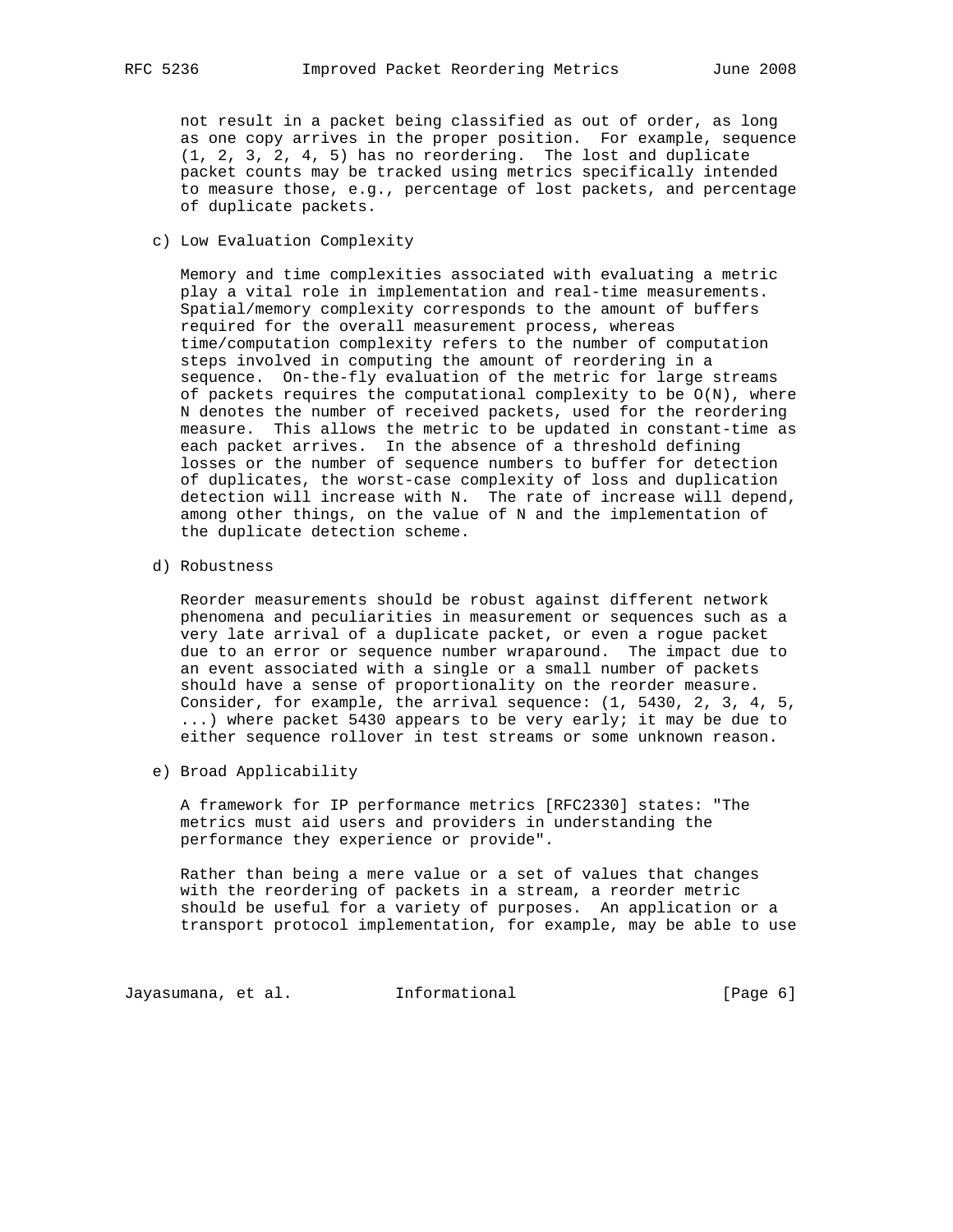the reordering information to allocate resources to recover from reordering. A metric may be useful for TCP flow control, buffer resource allocation for recovery from reordering and/or network diagnosis.

 The ability to combine the reorder metrics of constituent subnets to measure the end-to-end reordering would be an extremely useful property. In the absence of this property, no amount of individual network measurements, short of measuring the reordering for the pair of endpoints of interest, would be useful in predicting the end-to-end reordering.

 The ability to provide different types of information based on monitoring or diagnostic needs also broadens the applicability of a metric. Examples of applicable information for reordering may include parameters such as the percentage of reordered packets that resulted in fast retransmissions in TCP, or the percentage of utilization of the reorder recovery buffer.

3. Reorder Density and Reorder Buffer-Occupancy Density

 In this memo, we define two discrete density functions, Reorder Density (RD) and Reorder Buffer-occupancy Density (RBD), that capture the nature of reordering in a packet stream. These two metrics can be used individually or collectively to characterize the reordering in a packet stream. Also presented are algorithms for real-time evaluation of these metrics for an incoming packet stream.

 RD is defined as the distribution of displacements of packets from their original positions, normalized with respect to the number of packets. An early packet corresponds to a negative displacement and a late packet to a positive displacement. A threshold on displacement is used to keep the computation within bounds. The choice of threshold value depends on the measurement uses and constraints, such as whether duplicate packets are accounted for when evaluating these displacements (discussed in Section 5).

 The ability of RD to capture the nature and properties of reordering in a comprehensive manner has been demonstrated in [Pi05a], [Pi05b], [Pi05c], and [Pi07]. The RD observed at the output port of a subnet when the input is an in-order packet stream can be viewed as a "reorder response" of a network, a concept somewhat similar to the "system response" or "impulse response" used in traditional system theory. For a subnet under stationary conditions, RD is the probability density of the packet displacement. RD measured on individual subnets can be combined, using the convolution operation, to predict the end-to-end reorder characteristics of the network formed by the cascade of subnets under a fairly broad set of

Jayasumana, et al. 1nformational 1999 [Page 7]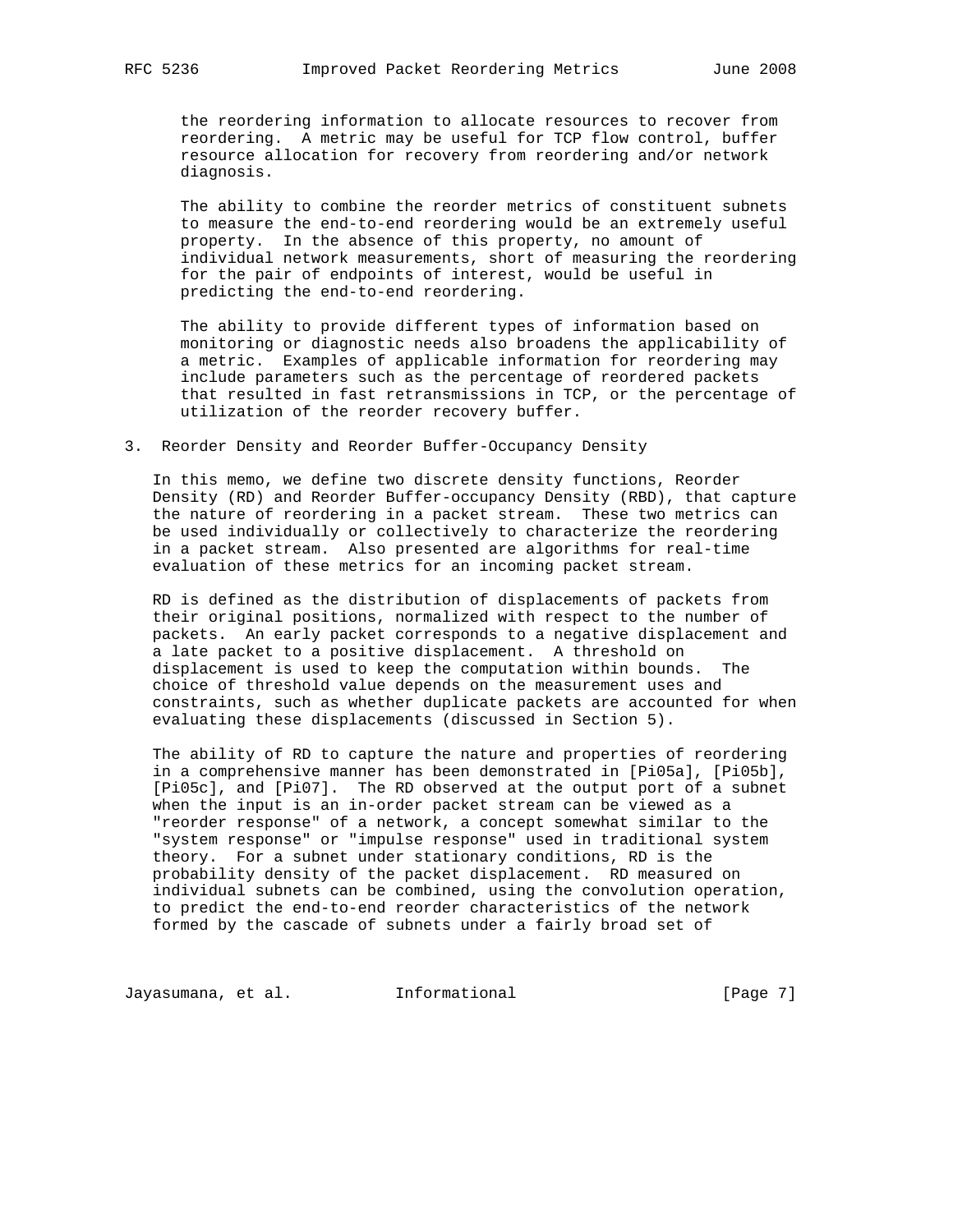conditions [Pi05b]. RD also shows significant promise as a tool for analytical modeling of reordering, as demonstrated with a load balancing scenario in [Pi06]. Use of a threshold to define the condition under which a packet is considered lost makes the metric robust, efficient, and adaptable for different network and stream characteristics.

 RBD is the normalized histogram of the occupancy of a hypothetical buffer that would allow the recovery from out-of-order delivery of packets. If an arriving packet is early, it is added to a hypothetical buffer until it can be released in order [Ban02]. The occupancy of this buffer, after each arrival, is used as the measure of reordering. A threshold, used to declare a packet as lost, keeps the complexity of computation within bounds. The threshold may be selected based on application requirements in situations where the late arrival of a packet makes it useless, e.g., a real-time application. In [Ban02], this metric was called RD and buffer occupancy was known as displacement.

 RD and RBD are simple, yet useful, metrics for measurement and evaluation of reordering. These metrics are robust against many peculiarities, such as those discussed previously, and have a computational complexity of  $O(N)$ , where N is the received sequence size. RD is orthogonal to loss and duplication, whereas RBD is orthogonal to duplication.

 A detailed comparison of these and other proposed metrics for reordering is presented in [Pi07].

 The following terms are used to formally define RD, RBD, and the measurement algorithms. The wraparound of sequence numbers is not addressed in this document explicitly, but with the use of modulo-N arithmetic, all claims made here remain valid in the presence of wraparound.

3.1. Receive Index (RI)

 Consider a sequence of packets (1, 2, ..., N) transmitted over a network. A receive index RI (1, 2, ...), is a value assigned to a packet as it arrives at its destination, according to the order of arrival. A receive index is not assigned to duplicate packets, and the receive index value skips the value corresponding to a lost packet. (The detection of loss and duplication for this purpose is described in Section 6.) In the absence of reordering, the sequence number of the packet and the receive index are the same for each packet.

Jayasumana, et al. Informational [Page 8]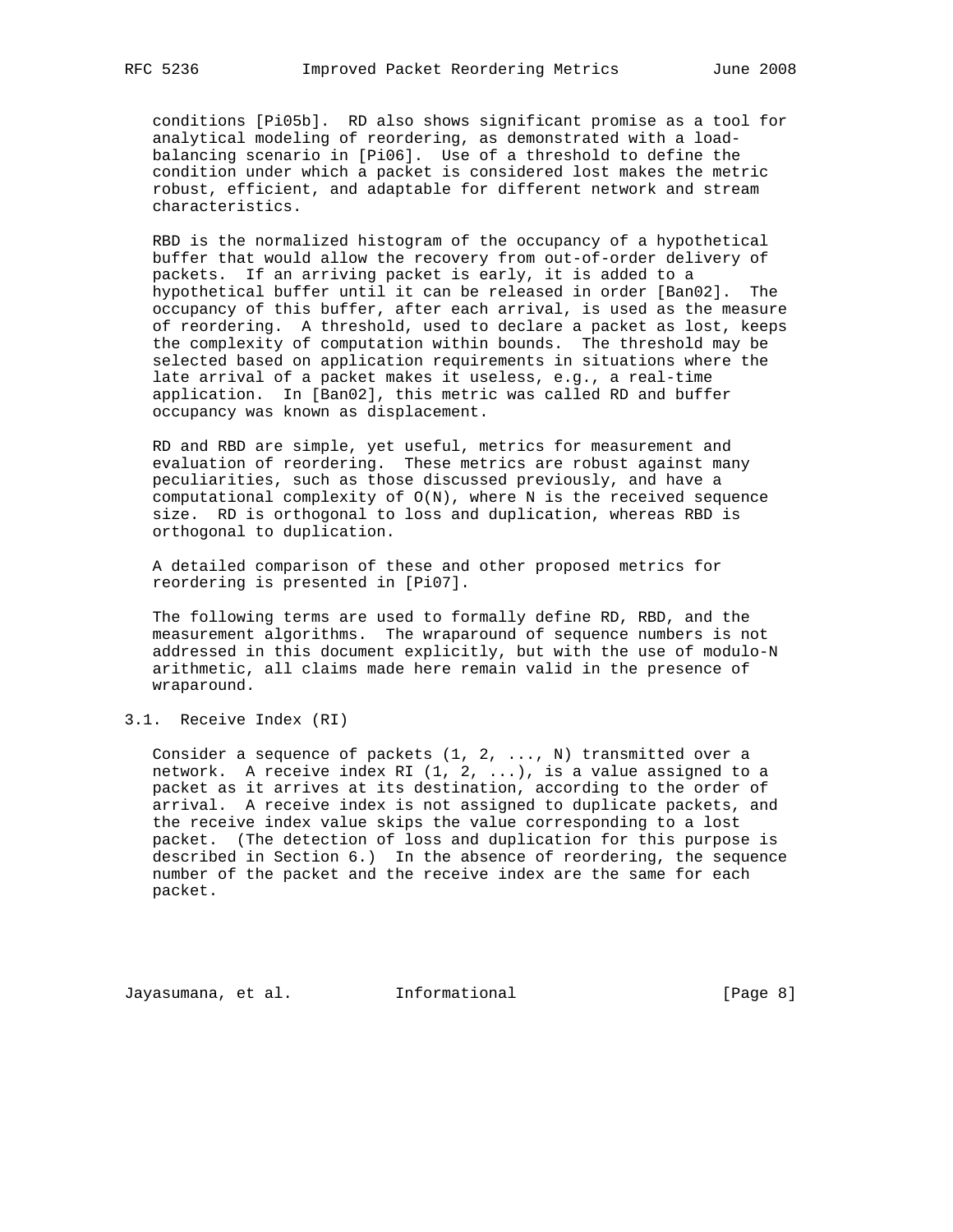RI is used to compute earliness and lateness of an arriving packet. Below are two examples of received sequences with receive index values for a sequence of 5 packets  $(1, 2, 3, 4, 5)$  arriving out of order:

 Example 1: Arrived sequence: 2 1 4 5 3 receive index: 1 2 3 4 5 Example 2: Arrived sequence: 1 4 3 5 3 receive index: 1 3 4 5 -

 In Example 1, there is no loss or duplication. In Example 2, the packet with sequence number 2 is lost. Thus, 2 is not assigned as an RI. Packet 3 is duplicated; thus, the second copy is not assigned an RI.

#### 3.2. Out-of-Order Packet

 When the sequence number of a packet is not equal to the RI assigned to it, it is considered to be an out-of-order packet. Duplicates for which an RI is not defined are ignored.

3.3. Displacement (D)

 Displacement (D) of a packet is defined as the difference between RI and the sequence number of the packet, i.e., the displacement of packet i is RI[i] - i. Thus, a negative displacement indicates the earliness of a packet and a positive displacement the lateness. In example 3 below, an arrived sequence with displacements of each packet is illustrated.

| Example 3:        |  |          |      |     |        |  |
|-------------------|--|----------|------|-----|--------|--|
| Arrived sequence: |  | $\sim$ 3 | $-5$ | - 3 |        |  |
| receive index:    |  |          | $-5$ |     | $-6$   |  |
| Displacement:     |  |          |      |     | $- -2$ |  |

### 3.4. Displacement Threshold (DT)

 The displacement threshold is a threshold on the displacement of packets that allows the metric to classify a packet as lost or duplicate. Determining when to classify a packet as lost is difficult because there is no point in time at which a packet can definitely be classified as lost; the packet may still arrive after some arbitrarily long delay. However, from a practical point of view, a packet may be classified as lost if it has not arrived within a certain administratively defined displacement threshold, DT.

Jayasumana, et al. Informational [Page 9]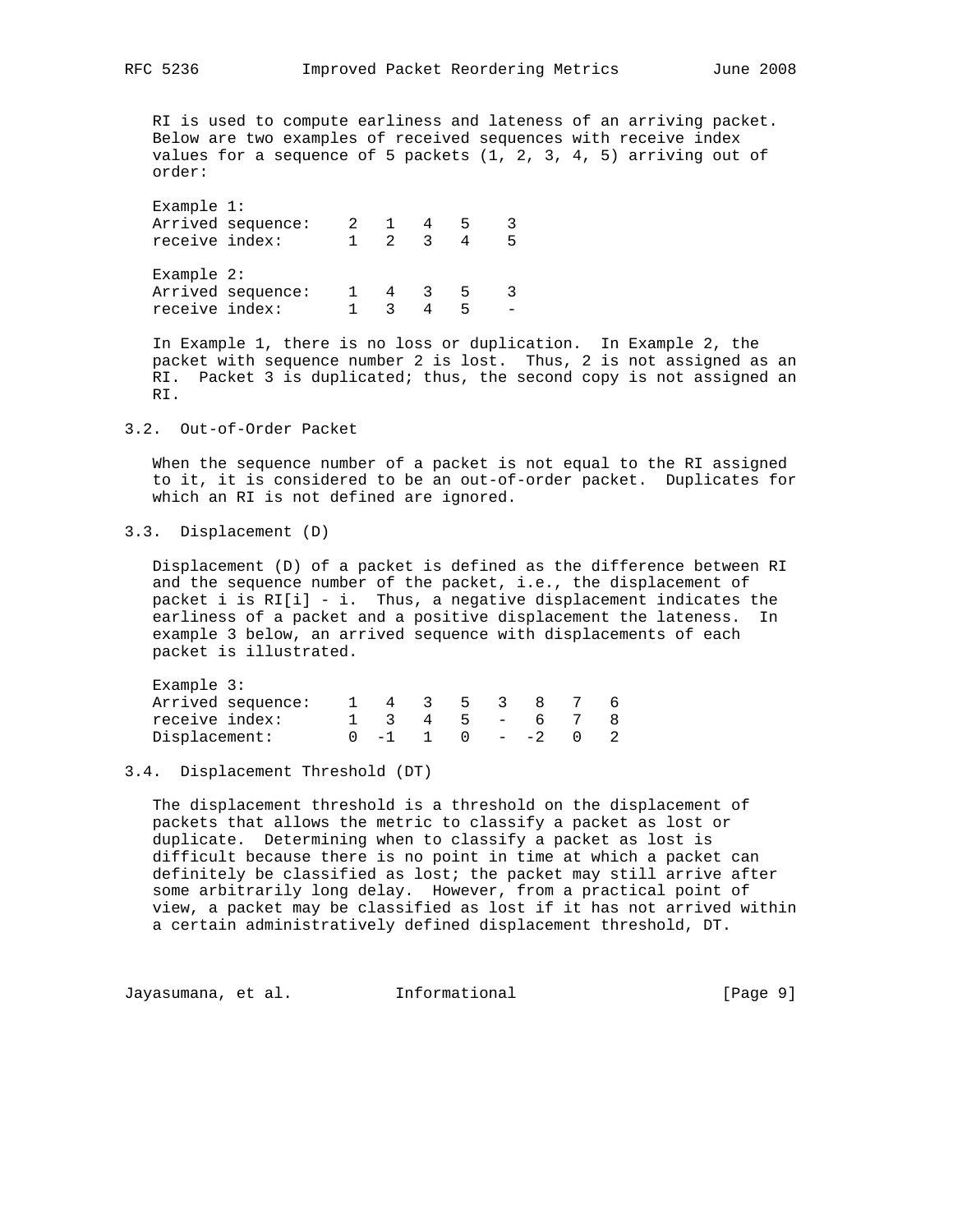Similarly, to identify a duplicate packet, it is theoretically necessary to keep track of all the arrived (or missing) packets. Again, however, from a practical point of view, missing packets within a certain window of sequence numbers suffice. Thus, DT is used as a practical means for declaring a packet as lost or duplicated. DT makes the metric more robust, keeps the computational complexity for long sequences within O(N), and keeps storage requirements independent of N.

 If the DT selected is too small, reordered packets might be classified as lost. A large DT will increase both the size of memory required to keep track of sequence numbers and the length of computation time required to evaluate the metric. Indeed, it is possible to use two different thresholds for the two cases. The selection of DT is further discussed in Section 5.

3.5. Displacement Frequency (FD)

 Displacement Frequency FD[k] is the number of arrived packets having a displacement of k, where k takes values from -DT to DT.

3.6. Reorder Density (RD)

 RD is defined as the distribution of the Displacement Frequencies FD[k], normalized with respect to N', where N' is the length of the received sequence, ignoring lost and duplicate packets. N' is equal to the sum(FD[k]) for k in [-DT, DT].

3.7. Expected Packet (E)

 A packet with sequence number E is expected if E is the largest number such that all the packets with sequence numbers less than E have already arrived or have been determined to be lost.

3.8. Buffer Occupancy (B)

 An arrived packet with a sequence number greater than that of an expected packet is considered to be stored in a hypothetical buffer sufficiently long to permit recovery from reordering. At any packet arrival instant, the buffer occupancy is equal to the number of out-of-order packets in the buffer, including the newly arrived packet. One buffer location is assumed for each packet, although it is possible to extend the concept to the case where the number of bytes is used for buffer occupancy. For example, consider the

Jayasumana, et al. Informational [Page 10]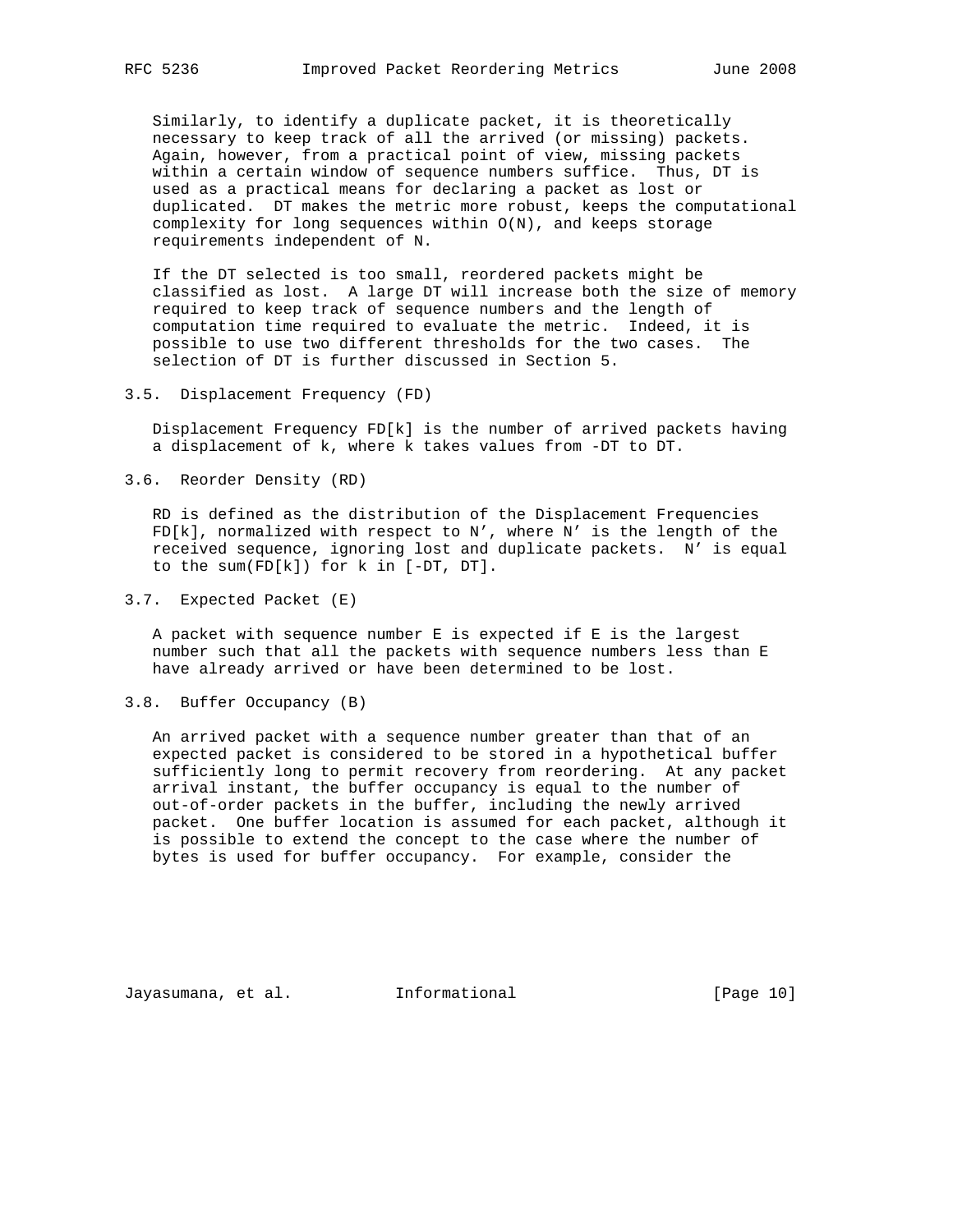sequence of packets (1, 2, 4, 5, 3) with expected order (1, 2, 3, 4, 5). When packet 4 arrives, the buffer occupancy is 1 because packet 4 arrived early. Similarly, the buffer occupancy becomes 2 when packet 5 arrives. When packet 3 arrives, recovery from reordering occurs and the buffer occupancy reduces to zero.

### 3.9. Buffer-Occupancy Threshold (BT)

 Buffer-occupancy threshold is a threshold on the maximum size of the hypothetical buffer that is used for recovery from reordering. As with the case of DT for RD, BT is used for loss and duplication classification for Reorder Buffer-occupancy Density (RBD) computation (see Section 3.11). BT provides robustness and limits the computational complexity of RBD.

3.10. Buffer-Occupancy Frequency (FB)

 At the arrival of each packet, the buffer occupancy may take any value, k, ranging from 0 to BT. The buffer occupancy frequency FB[k] is the number of arrival instances after which the occupancy takes the value of k.

3.11. Reorder Buffer-Occupancy Density (RBD)

 Reorder buffer-occupancy density is the buffer occupancy frequencies normalized by the total number of non-duplicate packets, i.e.,  $RBD[k] = FB[k]/N'$  where N' is the length of the received sequence, ignoring excessively delayed (deemed lost) and duplicate packets. N' is also the sum(FB $[k]$ ) for all k such that k belongs to  $[0, BT]$ .

4. Representation of Packet Reordering and Reorder Density

Consider a sequence of packets  $(1, 2, \ldots, N)$ . Let the RI assigned to packet m be "the sequence number m plus an offset dm", i.e.,

 $RI = m + dm$ ;  $D = dm$ 

A reorder event of packet m is represented by  $r(m, dm)$ . When dm is not equal to zero, a reorder event is said to have occurred. A packet is late if dm > 0 and early if dm < 0. Thus, packet reordering of a sequence of packets is completely represented by the union of reorder events, R, referred to as the reorder set:

 $R = {r(m,dm)}$  dm not equal to 0 for all m}

 If there is no reordering in a packet sequence, then R is the null set.

Jayasumana, et al. Informational [Page 11]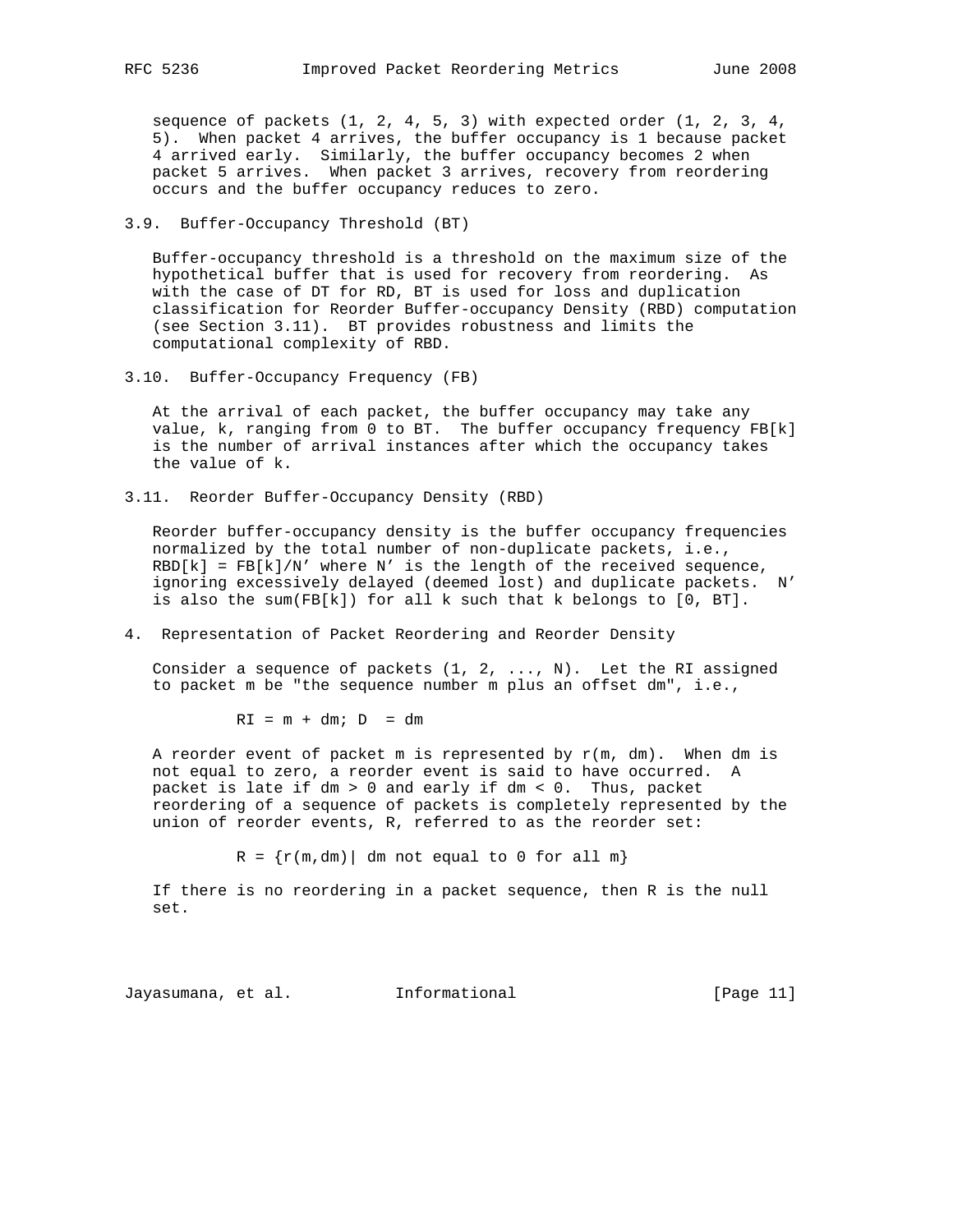Examples 4 and 5 illustrate the reorder set:

Example 4. No losses or duplicates

| Arrived Sequence         |  |  |  |
|--------------------------|--|--|--|
| receive index (RI)       |  |  |  |
| Displacement (D)         |  |  |  |
| $R = \{(4,1), (5,-1)\}\$ |  |  |  |

Example 5. Packet 4 is lost and 2 is duplicated

| Arrived Sequence           |  |  |  |
|----------------------------|--|--|--|
| receive index (RI)         |  |  |  |
| Displacement (D)           |  |  |  |
| $R = \{(3, 2), (5, -2)\}\$ |  |  |  |

 RD is defined as the discrete density of the frequency of packets with respect to their displacements, i.e., the lateness and earliness from the original position. Let S[k] denote the set of reorder events in R with displacement equal to k. That is:

 $S[k] = \{r(m, dm) | dm = k\}$ 

Let  $|S[k]|$  be the cardinality of set  $S[k]$ . Thus, RD[k] is defined as |S[k]| normalized with respect to the total number of received packets (N'). Note that N' does not include duplicate or lost packets.

 $RD[k] = |S[k]| / N'$  for k not equal to zero

 RD[0] corresponds to the packets for which RI is the same as the sequence number:

 $RD[0] = 1 - sum(|S[k]| / N')$ 

 As defined previously, FD[k] is the measure that keeps track of  $|S[k]|$ .

5. Selection of DT

 Although assigning a threshold for determining lost and duplicate packets might appear to introduce error into the reorder metrics, in practice this need not be the case. Applications, protocols, and the network itself operate within finite resource constraints that introduce practical limits beyond which the choice of certain values becomes irrelevant. If the operational nature of an application is such that a DT can be defined, then using DT in the computation of reorder metrics will not invalidate nor limit the effectiveness of

Jayasumana, et al. Informational [Page 12]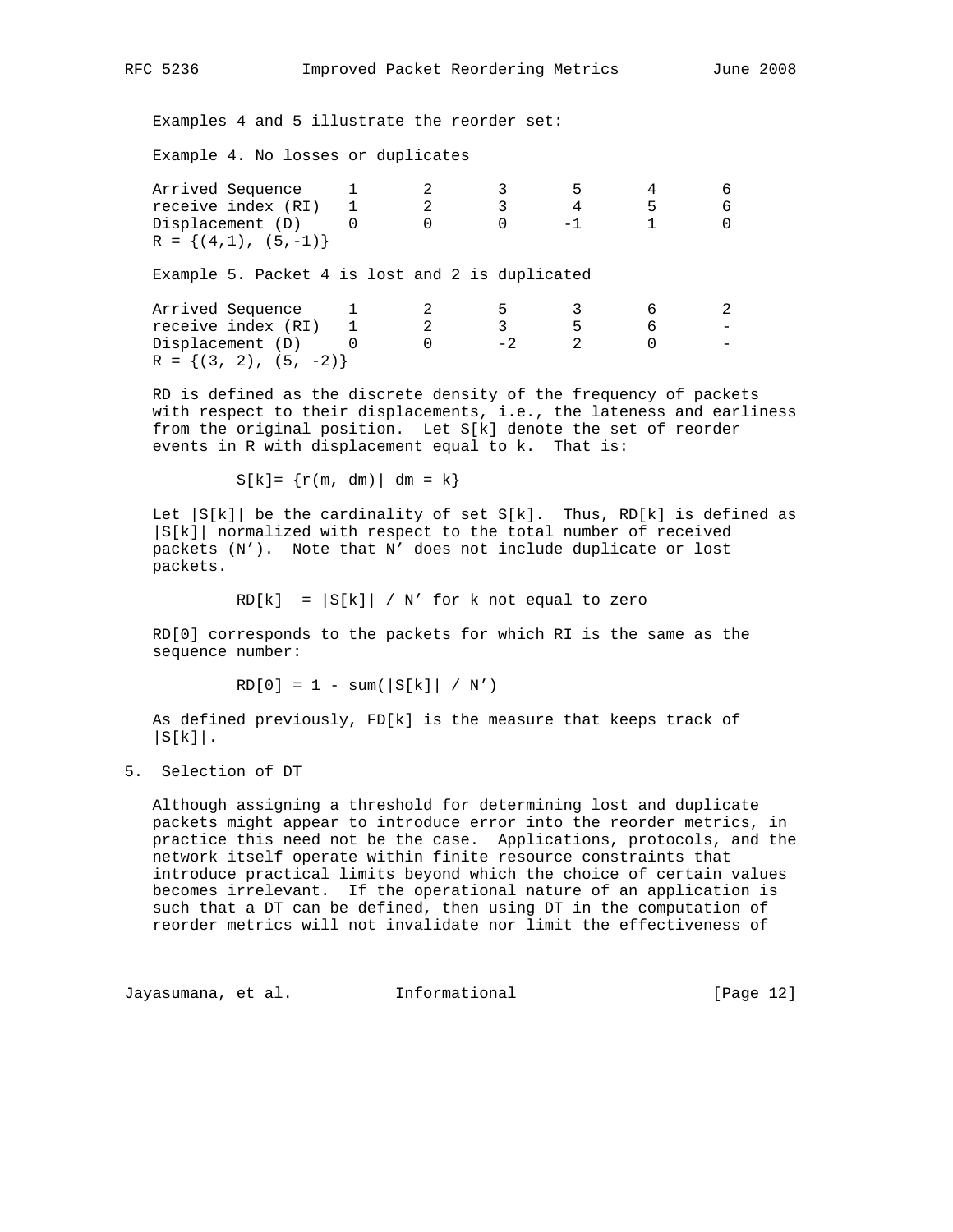the metrics, i.e., increasing DT does not provide any benefit. In the case of TCP, the maximum transmit and receive window sizes impose a natural limit on the useful value of DT. Sequence number wraparound may provide a useful upper bound for DT in some instances.

 If there are no operational constraints imposed by factors as described above, or if one is purely interested in a more complete picture of reordering, then DT can be made as large as required. If DT is equal to the length of the packet sequence (worst case scenario), a complete picture of reordering is seen. Any metric that does not rely on a threshold to declare a packet as lost implicitly makes one of two assumptions: a) A missing packet is not considered lost until the end of the sequence, or b) the packet is considered lost until it arrives. The former corresponds to the case where DT is set to the length of the sequence. The latter leads to many problems related to complexity and robustness.

6. Detection of Lost and Duplicate Packets

 In RD, a packet is considered lost if it is late beyond DT. Non-duplicate arriving packets do not have a copy in the buffer and do not have a sequence number less (earlier) than E. In RBD, a packet is considered lost if the buffer is filled to its threshold BT. A packet is considered a duplicate when the sequence number is less than the expected packet, or if the sequence number is already in the buffer.

 Since RI skips the sequence number of a lost packet, the question arises as to how to assign an RI to subsequent packets that arrive before it is known that the packet is lost. This problem arises only when reorder metrics are calculated in real-time for an incoming sequence, and not with offline computations. This concern can be handled in one of two ways:

 a) Go-back Method: RD is computed as packets arrive. When a packet is deemed lost, RI values are corrected and displacements are recomputed. The Go-back Method is only invoked when a packet is lost and recomputing RD involves at most DT packets.

 b) Stay-back Method: RD evaluation lags the arriving packets so that the correct RI and E values can be assigned to each packet as it arrives. Here, RI is assigned to a packet only once, and the value assigned is guaranteed to be correct. In the worst case, the computation lags the arriving packet by DT. The lag associated with the Stay-back Method is incurred only when a packet is missing.

Jayasumana, et al. Informational [Page 13]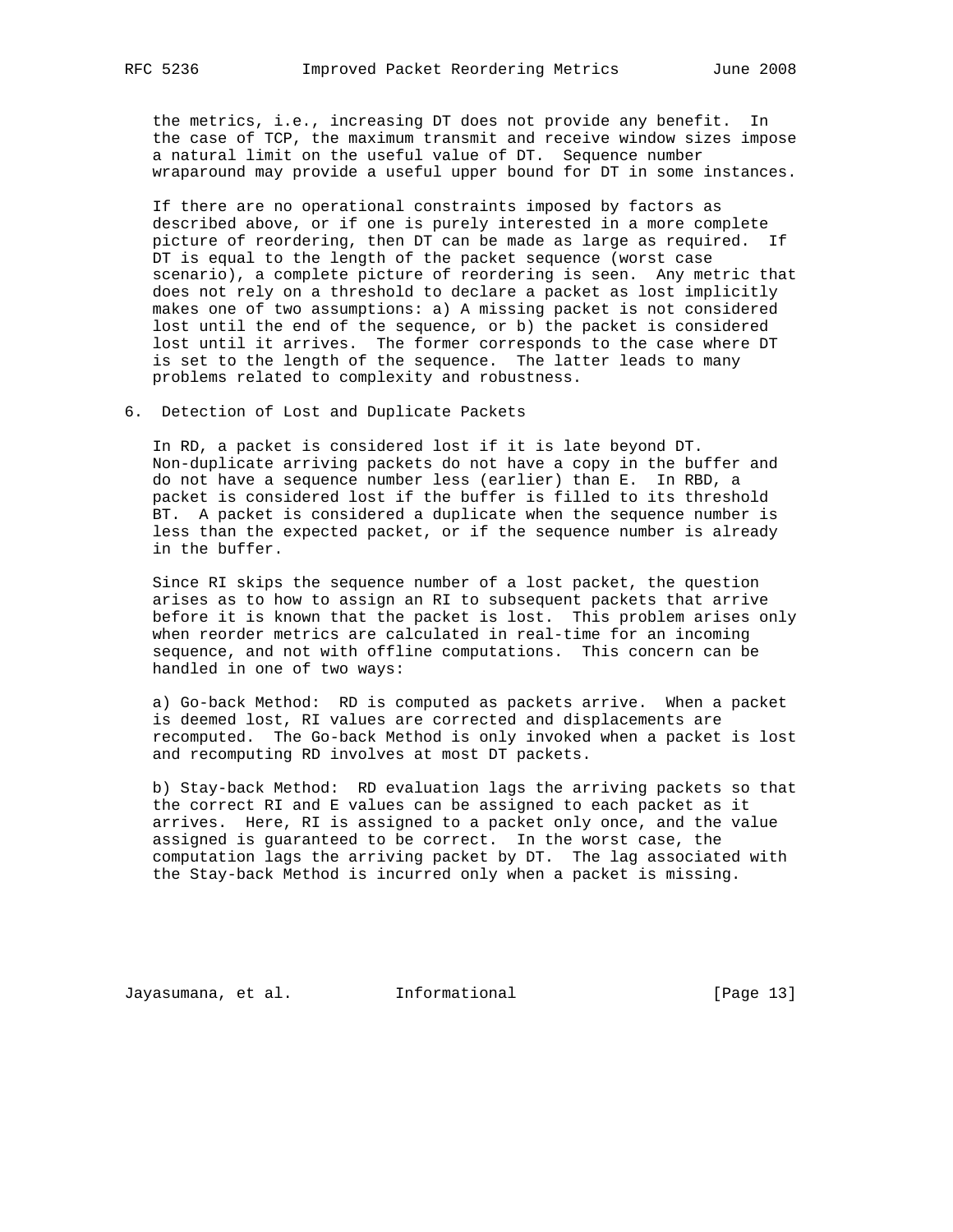Another issue related to a metric and its implementation is the robustness against peculiarities that may occur in a sequence as discussed in Section 2. Consider, for example, the arrival sequence (1, 5430, 2, 3, 4, 5, ...). With RD, a sense of proportionality is easily maintained using the concept of threshold (DT), which limits the effects a rogue packet can have on the measurement results. In this example, when the displacement is greater than DT, rogue packet 5430 is discarded. In this way the impact due to the rogue packet is limited, at most, to DT packets, thus imposing a limit on the amount of error it can cause in the results. Note also that a threshold different from DT can be used for the same purpose. For example, a pre-specified threshold that limits the time a packet remains in the buffer can make RBD robust against rogue packets.

7. Algorithms to Evaluate RD and RBD

 The algorithms to compute RD and RBD are given below. These algorithms are applicable for online computation of an incoming packet stream and provide an up-to-date metric for the packet stream read so far. For simplicity, the sequence numbers are considered to start from 1 and continue in increments of 1. Only the Stay-back Method of loss detection is presented here; hence, the RD values lag by a maximum of DT. The algorithm for the Go-back Method is given in [Bar04]. Perl scripts for these algorithms are posted in [Per04].

7.1. Algorithm for RD

 Variables used: ------------------------------------------------------------------- RI: receive index. S: Arrival under consideration for lateness/earliness computation. D: Lateness or earliness of the packet being processed: dm for m. FD[-DT..DT]: Frequency of lateness and earliness. window[1..DT+1]: List of incoming sequence numbers; FIFO buffer. buffer[1..DT]: Array to hold sequence numbers of early arrivals. window[] and buffer[] are empty at the beginning. =================================================================== Step 1. Initialize:

 Store first unique DT+1 sequence numbers in arriving order into window;  $RI = 1$ ;

Step 2. Repeat (until window is empty):

 If (window or buffer contains sequence number RI)  $\{$ Move sequence number out of window to S # window is FIFO

Jayasumana, et al. 1nformational 1999 [Page 14]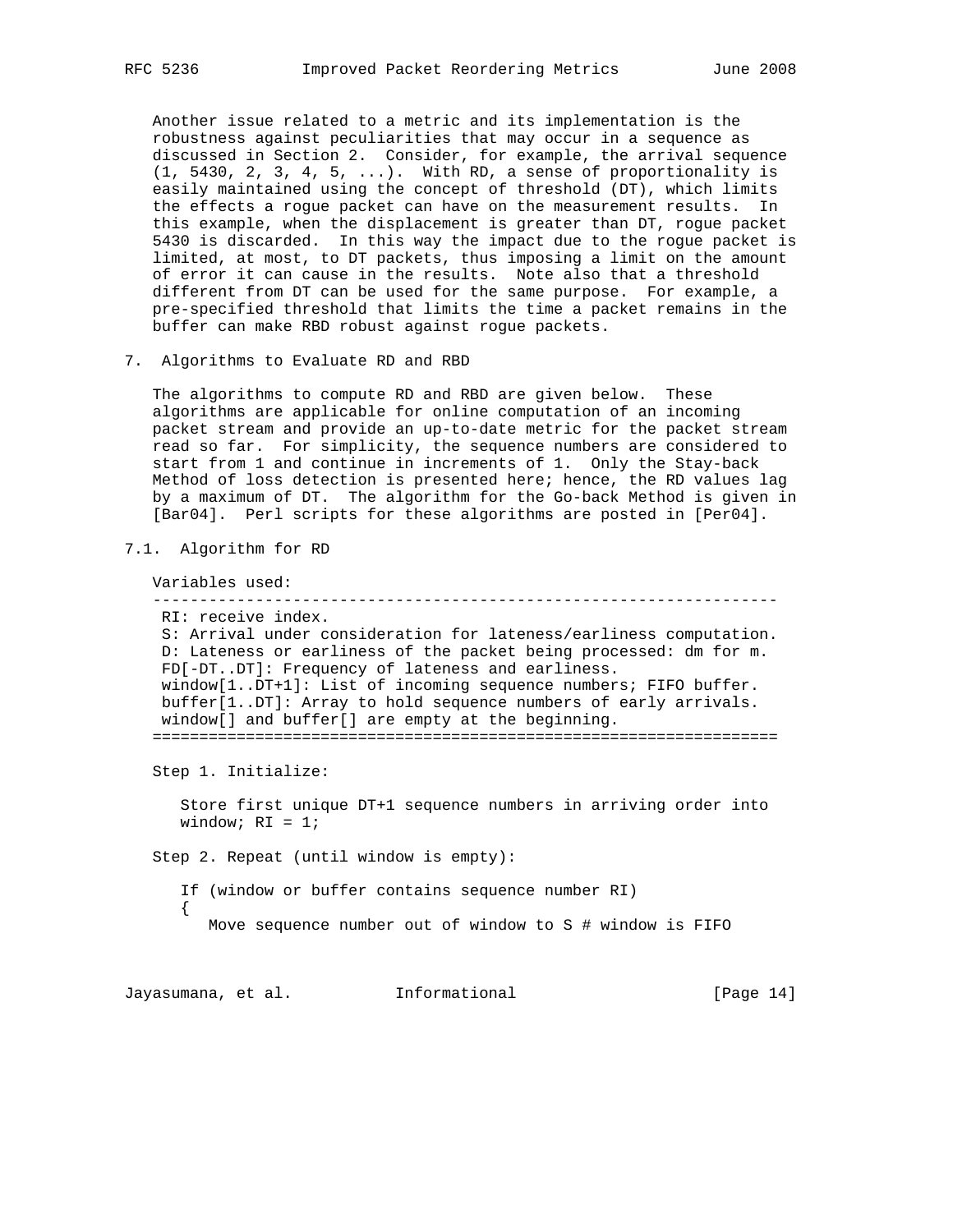```
D = RI - Si # compute displacement
         If (absolute(D) <= DT) # Apply threshold
\{ FD[D]++; # Update frequency
            If (buffer contains sequence number RI)
               Delete RI from buffer;
            If (D < 0) # Early Arrival
              add S to empty slot in buffer;
        RI++; # Update RI value }
 }
         Else # Displacement beyond threshold.
\{ Discard S;
            # Note, an early arrival in window is moved to buffer if
           # its displacement is less or equal to DT. Therefore, the
            # contents in buffer will have only possible RIs. Thus,
            # clearing an RI as it is consumed prevents memory leaks
            # in buffer
 }
         # Get next incoming non-duplicate sequence number, if any.
         newS = get_next_arrival(); # subroutine called*
         if (newS != null)
\{ add newS to window;
 }
         if (window is empty) go to step 3;
 }
      Else # RI not found. Get next RI value.
      {
         # Next RI is the minimum among window and buffer contents.
         m = minimum (minimum (window), minimum (buffer));
         If (RI < m)
           RI = m; Else
           RI++; }
   Step 3. Normalize FD to get RD;
   # Get a new sequence number from packet stream, if any
   subroutine get_next_arrival()
        do # get non-duplicate next arrival
        {
```
Jayasumana, et al. Informational [Page 15]

{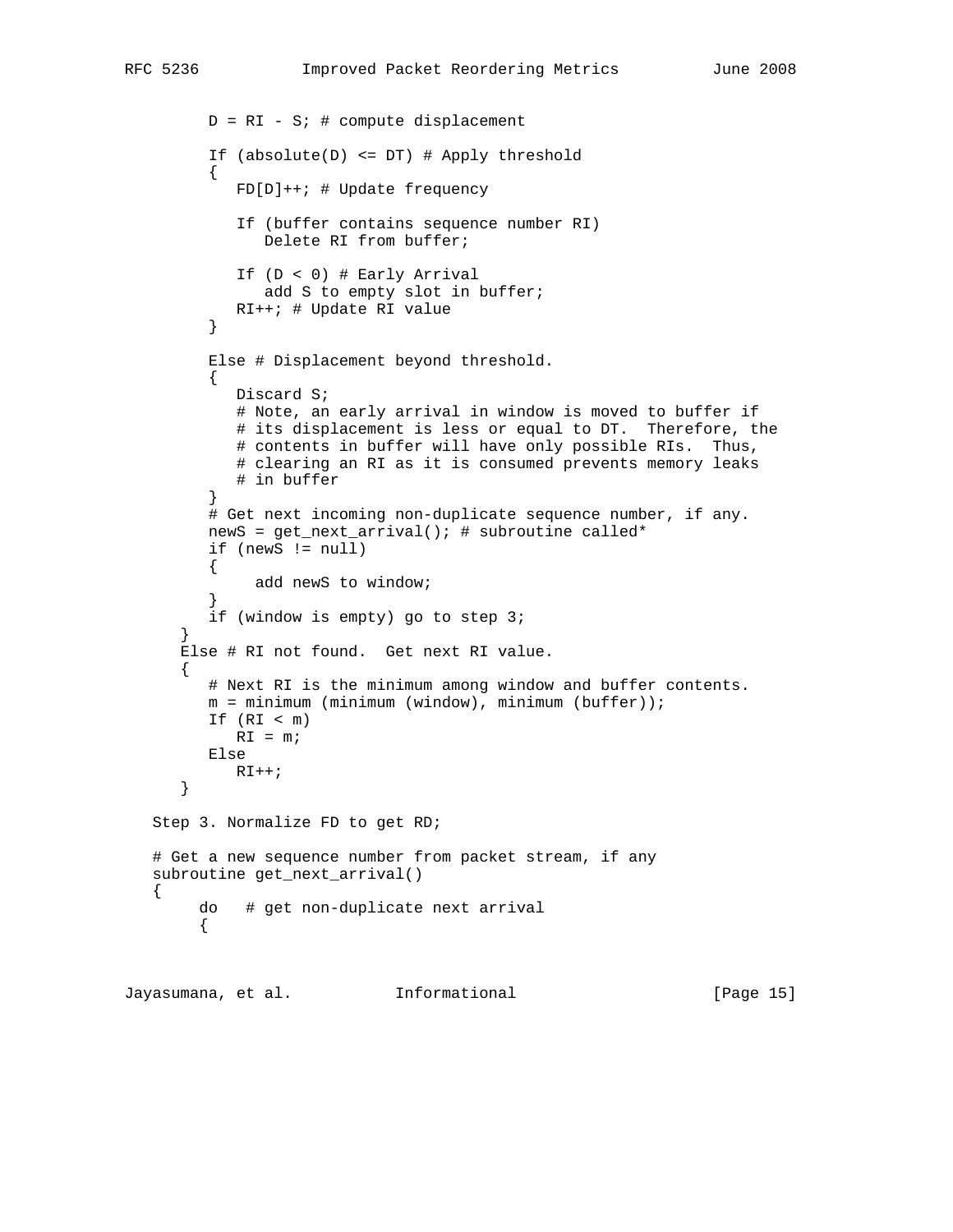```
 newS = new sequence from arriving stream;
              if (newS == null) # End of packet stream
                 return null;
         } while (newS < RI or newS in buffer or newS in window);
        return newS;
   }
7.2. Algorithm for RBD
   Variables used:
    ---------------------------------------------------------------------
   # E : Next expected sequence number.
   # S : Sequence number of the packet just arrived.
   # B : Current buffer occupancy.
   # BT: Buffer Occupancy threshold.
   # FB[i]: Frequency of buffer occupancy i (0 <= i <= BT).
   # in_buffer(N) : True if the packet with sequence number N is
     already stored in the buffer.
   =====================================================================
  1. Initialize E = 1, B = 0 and FB[i] = 0 for all values of i.
   2. Do the following for each arrived packet.
         If (in\_buffer(S) || S < E) /*Do nothing*/;
          /* Case a: S is a duplicate or excessively delayed packet.
          Discard the packet.*/
          Else
          {
            If (S == E) /* Case b: Expected packet has arrived.*/
\{E = E + 1; While (in_buffer(E))
 {
                  B = B - 1; /* Free buffer occupied by E.*/
                  E = E + 1; /* Expect next packet.*/
 }
               FB[B] = FB[B] + 1; /*Update frequency for buffer
                occupancy B.*/
            } / * End of If (S == E)*/ElseIf (S > E) /* Case c: Arrived packet has a sequence number higher
            than expected.*/
\{
```
Jayasumana, et al. Informational [Page 16]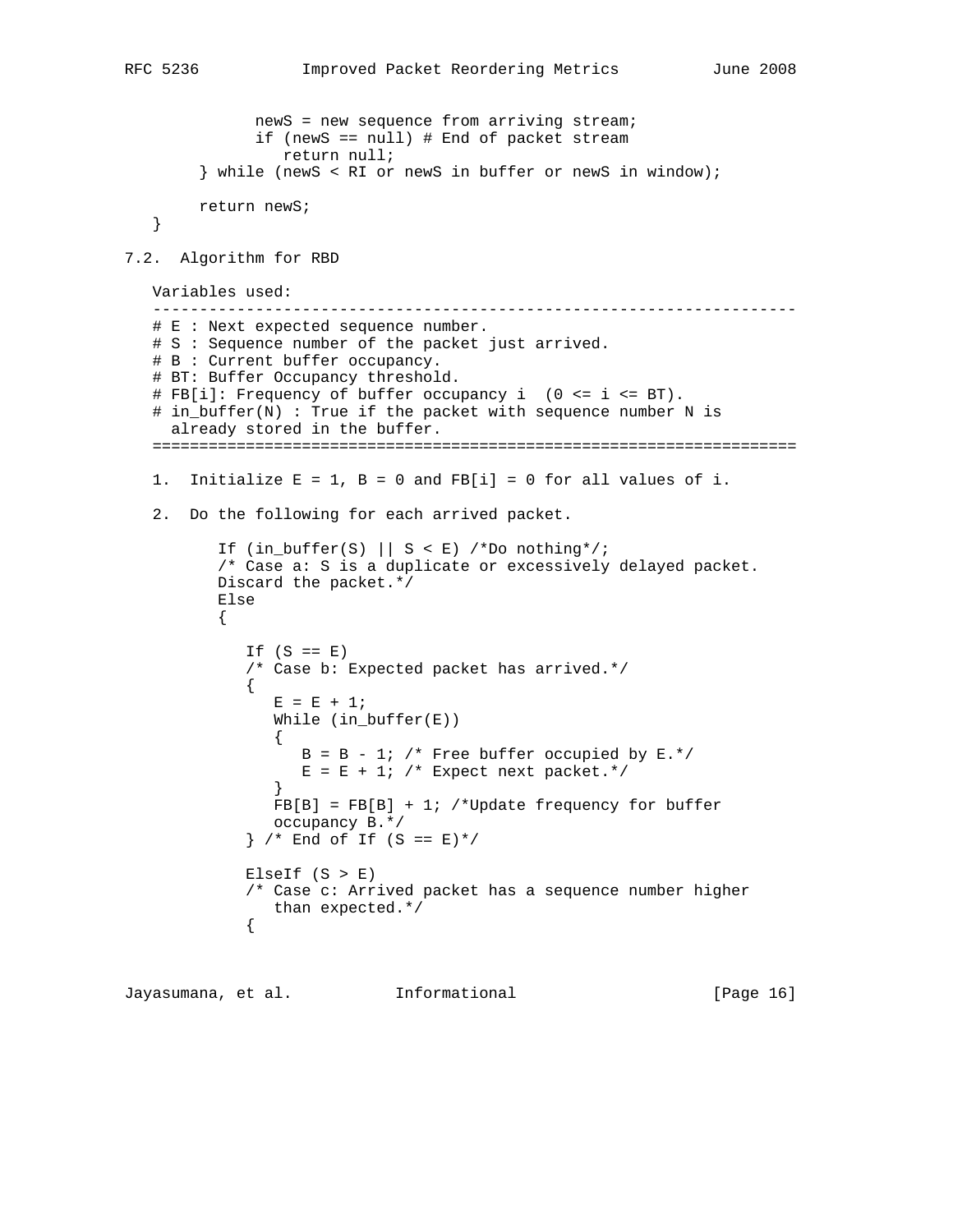```
 If (B < BT)
              /* Store the arrived packet in a buffer.*/
                B = B + 1; Else
              /* Expected packet is delayed beyond the BT.
              Treat it as lost.*/
 {
                 Repeat
{
                  E = E + 1; }
                Until (in_buffer(E) ||E == S);
                While (in\_buffer(E) || E == S){
                  if (E \mid S) B = B - 1;
                E = E + 1; }
 }
              FB[B] = FB[B] + 1; /*Update frequency for buffer
               occupancy B.*/
           } /* End of ElseIf (S > E)*/
 }
   3. Normalize FB[i] to obtain RBD[i], for all values of i using
                      FB[i]
      RBD[i] = ----------------------------------
               Sum(FB[j] for 0 \le j \le BT)8. Examples
   a. Scenario with no packet loss
  Consider the sequence of packets (1, 4, 2, 5, 3, 6, 7, 8) with DT =
  BT = 4.
```
 Tables 1 and 2 show the computational steps when the RD algorithm is applied to the above sequence.

Jayasumana, et al. Informational [Page 17]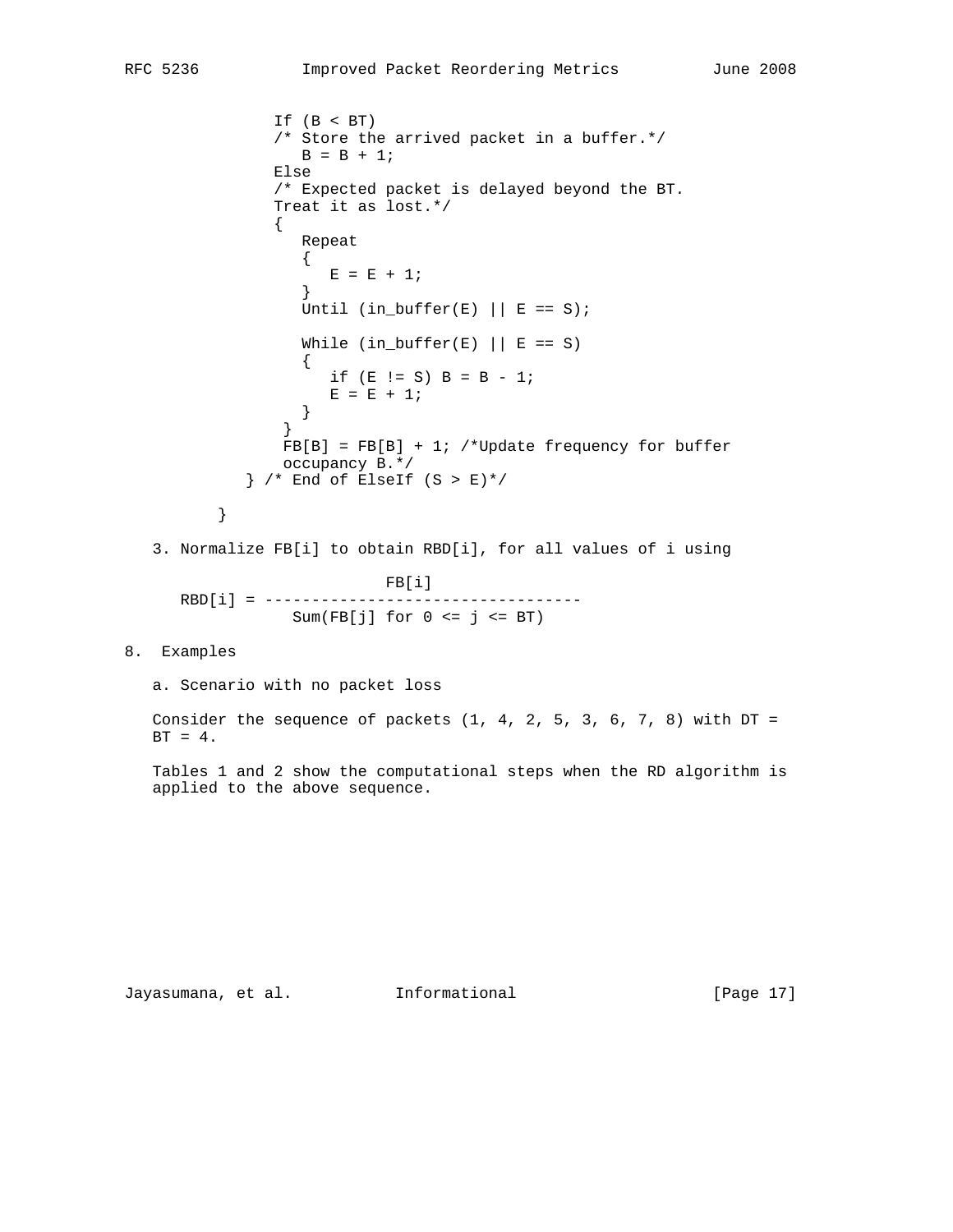|                                                                                                                                                                                                                                                                                                                    |  |  | Table 1: Late/Early-packet Frequency computation steps |  |  |  |
|--------------------------------------------------------------------------------------------------------------------------------------------------------------------------------------------------------------------------------------------------------------------------------------------------------------------|--|--|--------------------------------------------------------|--|--|--|
| $\begin{array}{cccccccccccc} \text{S} & & 1 & & 4 & & 2 & & 5 & & 3 & & 6 & & 7 & & 8 \\ \text{R} \text{I} & & & 1 & & 2 & & 3 & & 4 & & 5 & & 6 & & 7 & & 8 \\ \text{D} & & & 0 & & -2 & & 1 & & -1 & & 2 & & 0 & & 0 & & 0 \\ \text{F D} \text{[D]} & & 1 & & 1 & & 1 & & 1 & & 1 & & 2 & & 3 & & 4 \end{array}$ |  |  |                                                        |  |  |  |
|                                                                                                                                                                                                                                                                                                                    |  |  |                                                        |  |  |  |
| $(S, RI, D, and FD[D]$ as described in Section 7.1)                                                                                                                                                                                                                                                                |  |  |                                                        |  |  |  |
| of the displacement D, e.g., column 3 indicates FD[1] = 1 while<br>column 4 indicates $FD[-1] = 1$ . The final set of values for RD are<br>shown in Table 2.                                                                                                                                                       |  |  |                                                        |  |  |  |
| Table 2: Reorder Density (RD)                                                                                                                                                                                                                                                                                      |  |  |                                                        |  |  |  |
| D -2 -1 0 1 2<br>FD[D] 1 1 4 1 1                                                                                                                                                                                                                                                                                   |  |  |                                                        |  |  |  |
| RD[D] 0.125 0.125 0.5 0.125 0.125                                                                                                                                                                                                                                                                                  |  |  |                                                        |  |  |  |
| $(D, FD[D]$ and RD $[D]$ as described in Section 7.1)                                                                                                                                                                                                                                                              |  |  |                                                        |  |  |  |
| Tables 3 and 4 illustrate the computational steps for RBD for the<br>same example.                                                                                                                                                                                                                                 |  |  |                                                        |  |  |  |
| Table 3: Buffer occupancy frequencies (FB) computation steps                                                                                                                                                                                                                                                       |  |  |                                                        |  |  |  |
|                                                                                                                                                                                                                                                                                                                    |  |  |                                                        |  |  |  |

 (E,S,B and FB[B] as described in Section 7.2) ------------------------------------------------------------

Jayasumana, et al. Informational [Page 18]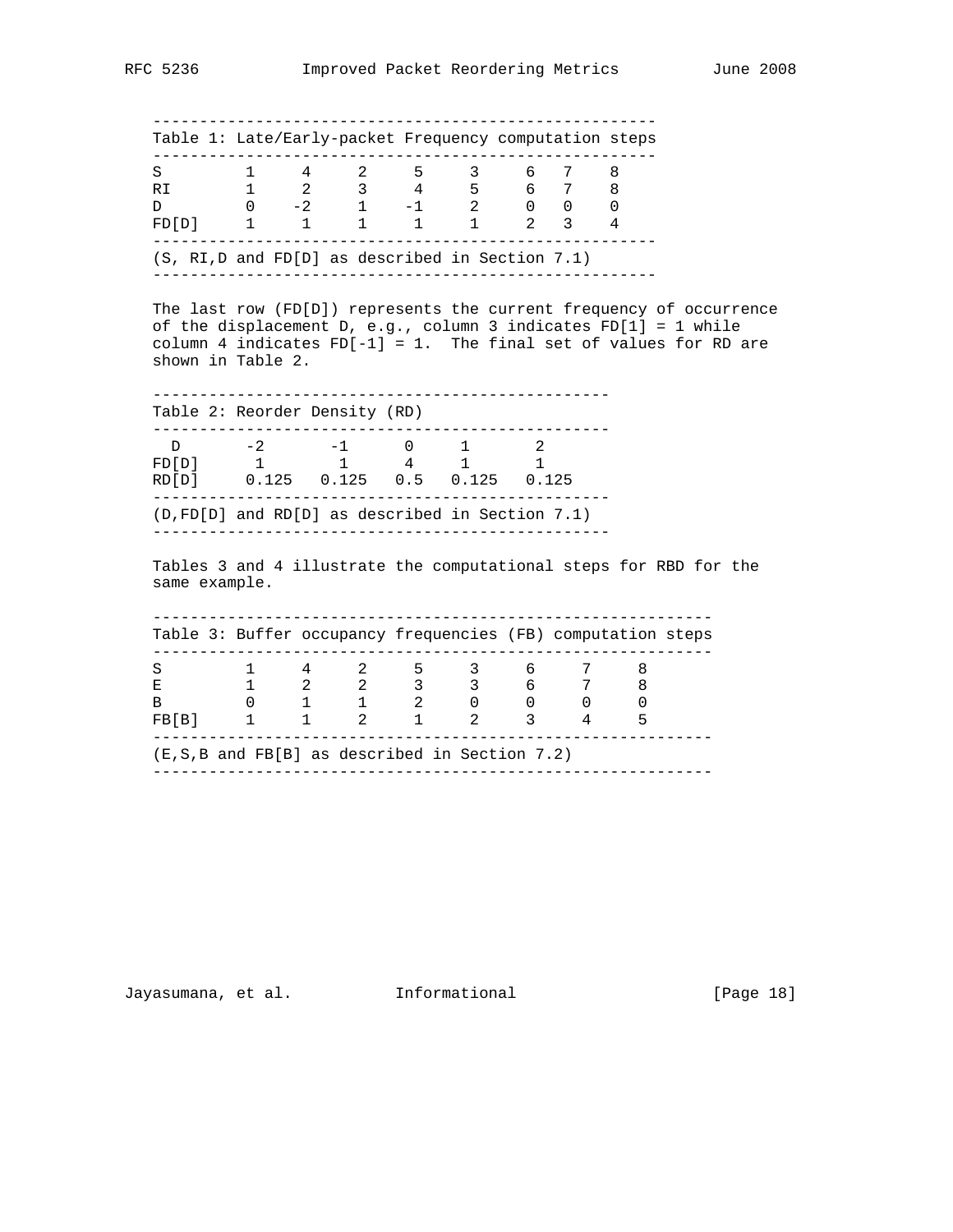------------------------------------------------------------ Table 4: Reorder Buffer-occupancy Density ------------------------------------------------------------ B 0 1 2 FB[B] 5 2 1 RBD[B] 0.625 0.25 0.125 ------------------------------------------------------------ (B,FB[B] and RBD[B] as discussed in Section 7.2) ------------------------------------------------------------

Graphical representations of the densities are as follows:



### b. Scenario with packet loss

Consider a sequence of 6 packets  $(1, 2, 4, 5, 6, 7)$  with  $DT = BT = 3$ . Table 5 shows the computational steps when the RD algorithm is applied to the above sequence to obtain FD[D].

| S     |             | 4                                           | 5 | 6. |  |  |
|-------|-------------|---------------------------------------------|---|----|--|--|
| R T   |             | 2 4 5 6                                     |   |    |  |  |
| D     |             | $\begin{matrix} 0 & 0 & 0 & 0 \end{matrix}$ |   |    |  |  |
| FD[D] | $2^{\circ}$ | $\mathcal{R}$                               |   | 5  |  |  |

Jayasumana, et al. Informational [Page 19]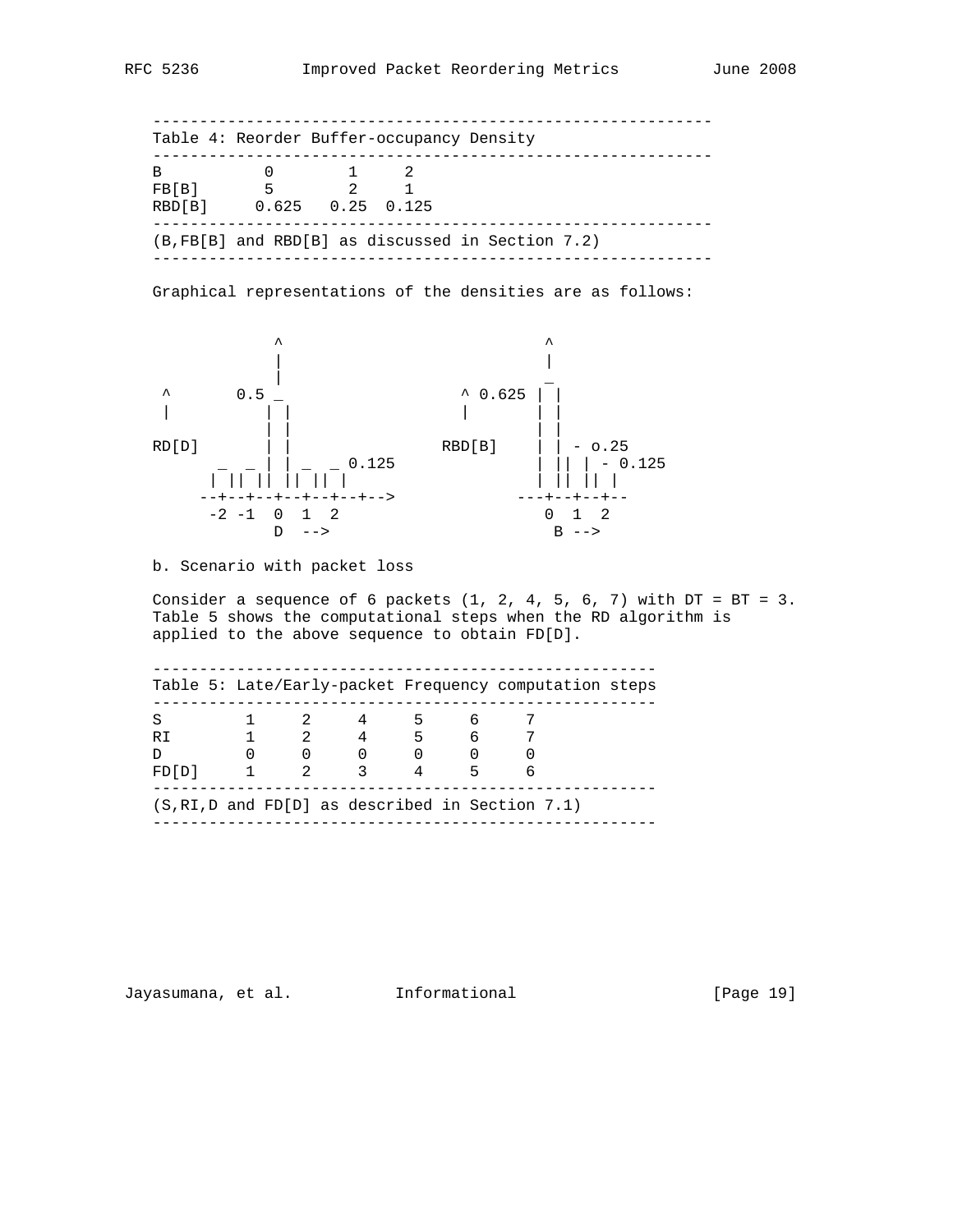Table 6 illustrates the FB[B] for the above arrival sequence.

| S     |   |               |       | 5           | 6                       |  |
|-------|---|---------------|-------|-------------|-------------------------|--|
| F.    |   |               | 2 3 3 |             | $\overline{\mathbf{3}}$ |  |
| в     |   |               |       | $2^{\circ}$ |                         |  |
| FB[B] | 1 | $\mathcal{L}$ |       |             |                         |  |

 Graphical representations of RD and RBD for the above sequence are as follows.



## c. Scenario with duplicate packets

Consider a sequence of 6 packets  $(1, 3, 2, 3, 4, 5)$  with  $DT = 2$ . Table 7 shows the computational steps when the RD algorithm is applied to the above sequence to obtain FD[D].

| S     |   |                                            | 2 3                             |       |  |  |
|-------|---|--------------------------------------------|---------------------------------|-------|--|--|
| RT.   |   | $\begin{array}{ccc} 1 & 2 & 3 \end{array}$ |                                 | $-45$ |  |  |
| D.    |   |                                            | $0 \qquad -1 \qquad 1 \qquad -$ |       |  |  |
| FD[D] | 1 |                                            |                                 |       |  |  |

Jayasumana, et al. Informational [Page 20]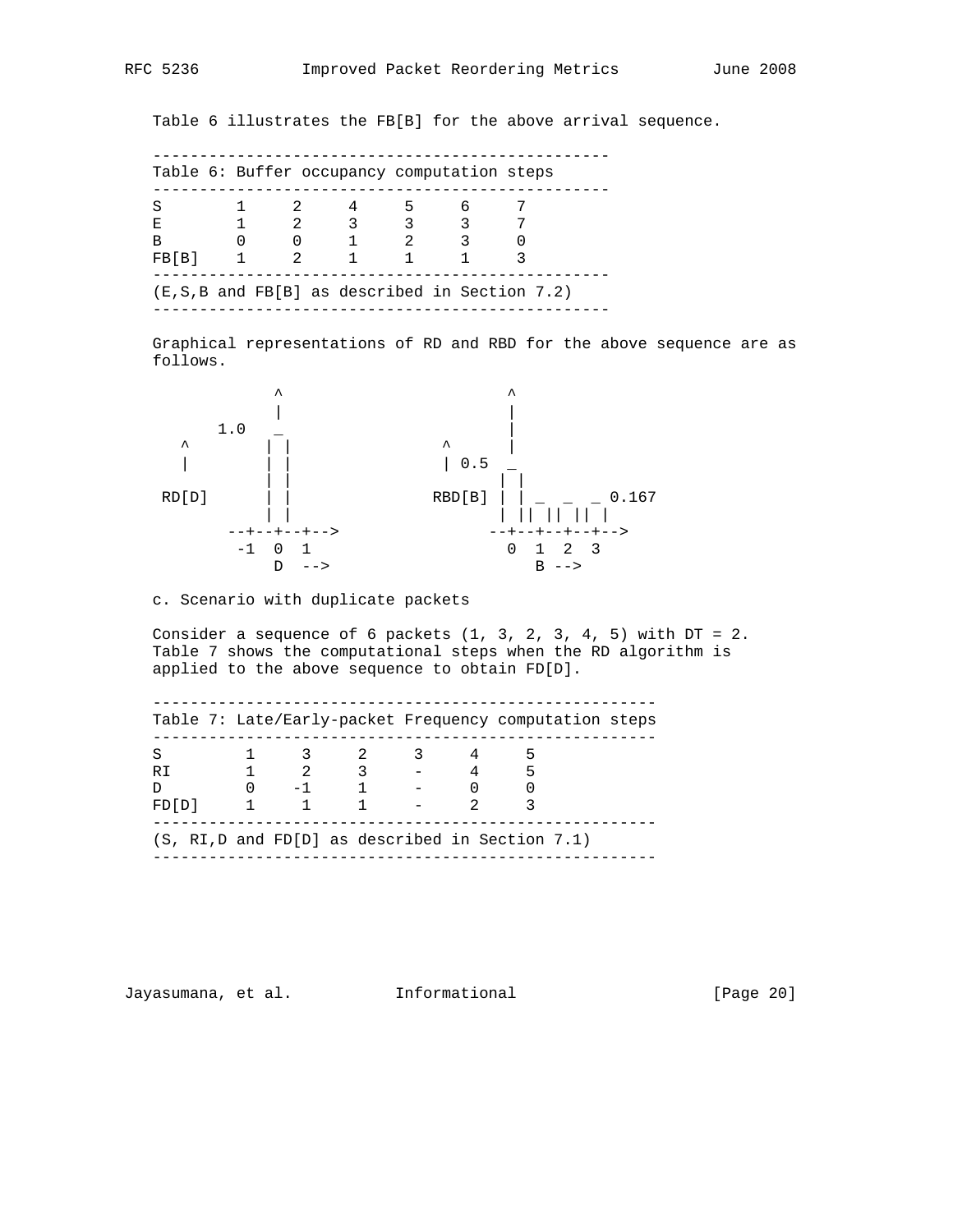Table 8 illustrates the FB[B] for the above arrival sequence.

| S            |          | 1 3 2         |             | 3. |             |  |
|--------------|----------|---------------|-------------|----|-------------|--|
| E.           |          | 1 2 2         |             |    | $5^{\circ}$ |  |
| <sub>R</sub> | $\Omega$ | $\sim$ 1      |             |    |             |  |
| FBIB1        |          | $\frac{1}{2}$ | $2^{\circ}$ |    |             |  |

 Graphical representations of RD and RBD for the above sequence are as follows:



### 9. Characteristics Derivable from RD and RBD

 Additional information may be extracted from RD and RBD depending on the specific applications. For example, in the case of resource allocation at a node to recover from reordering, the mean and variance of buffer occupancy can be derived from RBD. For example:

Mean occupancy of recovery buffer =  $sum(i*RBD[i])$  for  $0 \le i \le BT)$ 

 The basic definition of RBD may be modified to count the buffer occupancy in bytes as opposed to packets when the actual buffer space is more important. Another alternative is to use time to update the buffer occupancy compared to updating it at every arrival instant.

 The parameters that can be extracted from RD include the percentage of late (or early) packets, mean displacement of packets, and mean displacement of late (or early) packets [Ye06]. For example, the fraction of packets that arrive after three or more of their successors according to the order of transmission is given by Sum

Jayasumana, et al. Informational [Page 21]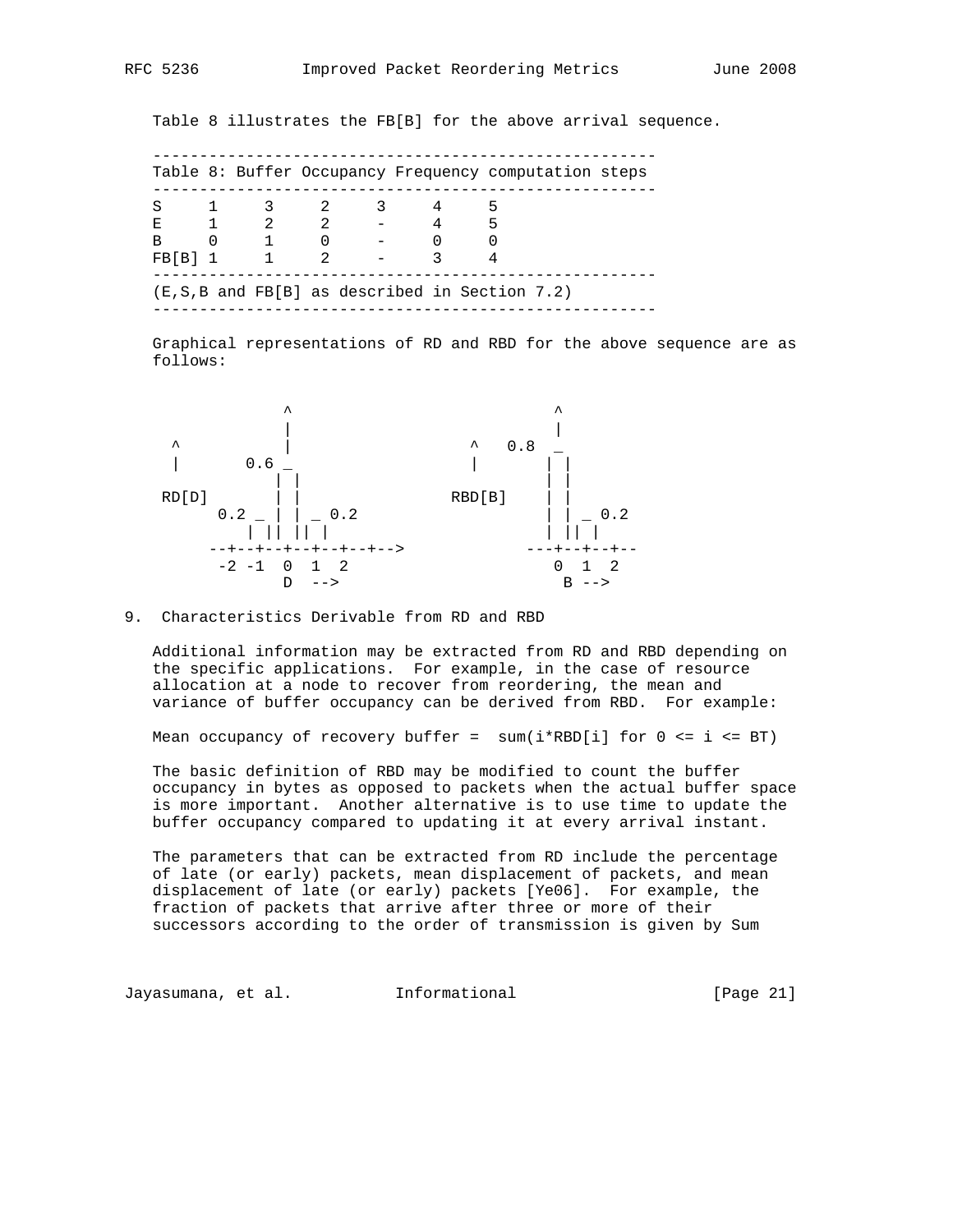[RD[i] for 3<=i<=DT]. RD also allows for extraction of parameters such as entropy of the reordered sequence, a measure of disorder in the sequence [Ye06]. Due to the probability mass function nature of RD, it is also a convenient measure for theoretical modeling and analysis of reordering, e.g., see [Pi06].

10. Comparison with Other Metrics

RD and RBD are compared to other metrics of [RFC4737] in [Pi07].

11. Security Considerations

 The security considerations listed in [RFC4737], [RFC3763], and [RFC4656] are extensive and directly applicable to the usage of these metrics; thus, they should be consulted for additional details.

- 12. References
- 12.1. Normative References
	- [RFC2330] Paxson, V., Almes, G., Mahdavi, J., and M. Mathis, "Framework for IP Performance Metrics", RFC 2330, May 1998.
	- [Pi07] N. M. Piratla and A. P. Jayasumana, "Metrics for Packet Reordering - A Comparative Analysis," International Journal of Communication Systems (IJCS), Vol. 21/1, 2008, pp: 99-113.
- 12.2. Informative References
	- [Ben99] J. C. R. Bennett, C. Partridge and N. Shectman, "Packet Reordering is Not Pathological Network Behavior," IEEE/ACM Trans. on Networking , Dec. 1999, pp.789-798.
	- [Jai03] S. Jaiswal, G. Iannaccone, C. Diot, J. Kurose and D. Towsley, "Measurement and Classification of Out-of sequence Packets in Tier-1 IP Backbone," Proc. IEEE INFOCOM, Mar. 2003, pp. 1199-1209.
	- [Pax97] V.Paxson, "Measurements and Analysis of End-to-End Internet Dynamics," Ph.D. Dissertation, U.C. Berkeley, 1997, ftp://ftp.ee.lbl.gov/papers/vp-thesis/dis.ps.gz.

Jayasumana, et al. Informational [Page 22]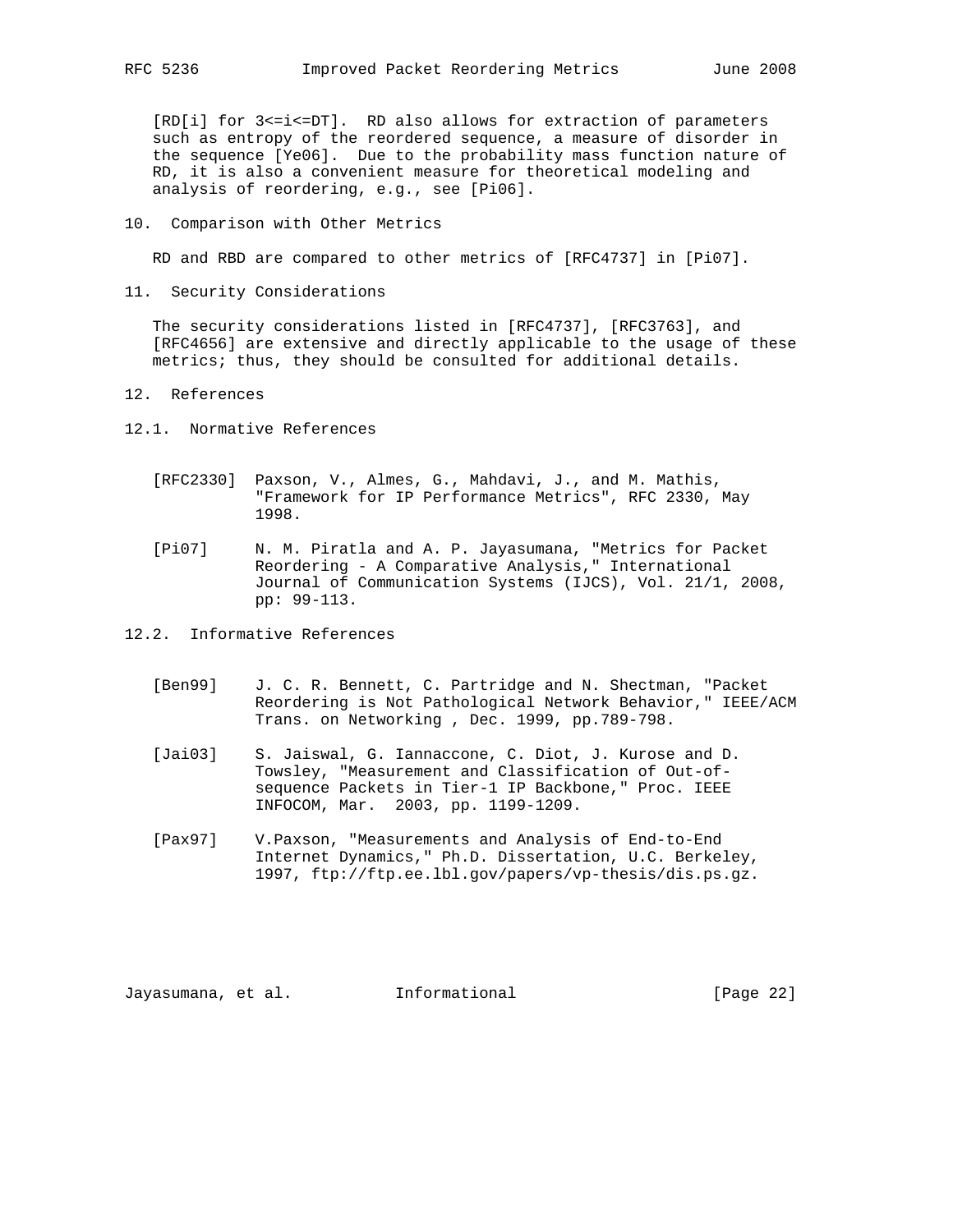- [Boh03] S. Bohacek, J. Hespanha, J. Lee, C. Lim and K.Obraczka, "TCP-PR: TCP for Persistent Packet Reordering," Proc. of the IEEE 23rdICDCS, May 2003, pp.222-231.
- [Bla02] E. Blanton and M. Allman, "On Making TCP More Robust to Packet Reordering," ACM Computer Comm. Review, 32(1), Jan. 2002, pp.20-30.
- [Lao02] M. Laor and L. Gendel, "The Effect of Packet Reordering in a Backbone Link on Application Throughput," IEEE Network, Sep./Oct. 2002, pp.28-36.
- [Bar04] A. A. Bare, "Measurement and Analysis of Packet Reordering Using Reorder Density," Masters Thesis, Department of Computer Science, Colorado State University, Fort Collins, Colorado, Fall 2004.
- [Ban02] T. Banka, A. A. Bare, A. P. Jayasumana, "Metrics for Degree of Reordering in Packet Sequences", Proc. 27th IEEE Conference on Local Computer Networks, Tampa, FL, Nov. 2002, pp. 332-342.
- [Pi05a] N. M. Piratla, "A Theoretical Foundation, Metrics and Modeling of Packet Reordering and Methodology of Delay Modeling using Inter-packet Gaps," Ph.D. Dissertation, Department of Electrical and Computer Engineering, Colorado State University, Fort Collins, CO, Fall 2005.
- [Pi05b] N. M. Piratla, A. P. Jayasumana and A. A. Bare, "RD: A Formal, Comprehensive Metric for Packet Reordering," Proc. 5th International IFIP-TC6 Networking Conference (Networking 2005), Waterloo, Canada, May 2-6, 2005, LNCS 3462, pp: 78-89.
- [Pi06] N. M. Piratla and A. P. Jayasumana, "Reordering of Packets due to Multipath Forwarding - An Analysis," Proc. IEE Intl. Conf. Communications ICC 2006, Istanbul, Turkey, Jun. 2006, pp:829-834.
- [Per04] Perl Scripts for RLED and RBD, http://www.cnrl.colostate.edu/packet\_reorder.html, Last modified on Jul. 18, 2004.
- [Ye06] B. Ye, A. P. Jayasumana and N. Piratla, "On Monitoring of End-to-End Packet Reordering over the Internet," Proc. Int. Conf. on Networking and Services (ICNS'06), Santa Clara, CA, July 2006.

Jayasumana, et al. Informational [Page 23]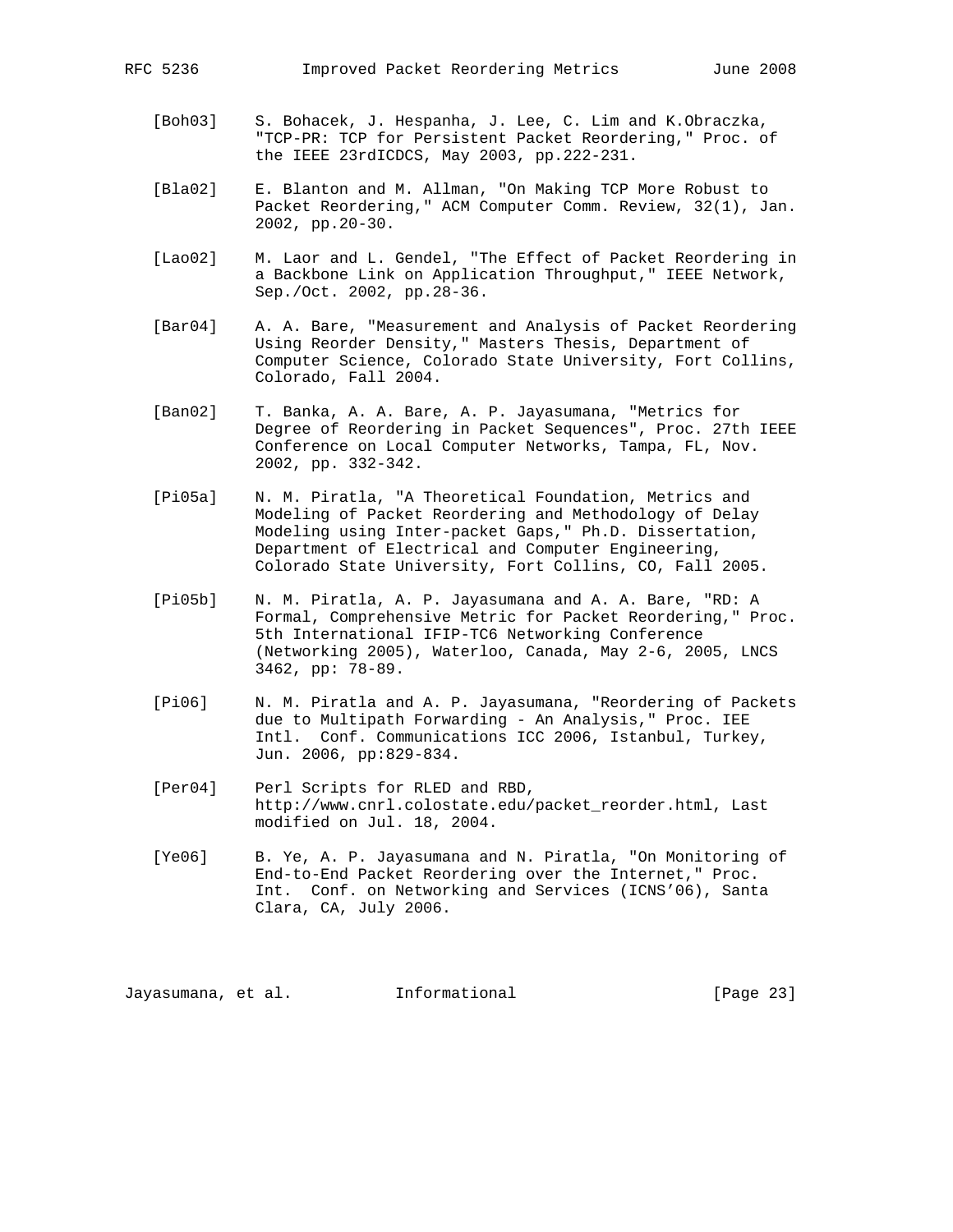- [RFC4737] Morton, A., Ciavattone, L., Ramachandran, G., Shalunov, S., and J. Perser, "Packet Reordering Metrics", RFC 4737, November 2006.
- [RFC3763] Shalunov, S. and B. Teitelbaum, "One-way Active Measurement Protocol (OWAMP) Requirements", RFC 3763, April 2004.
- [RFC4656] Shalunov, S., Teitelbaum, B., Karp, A., Boote, J., and M. Zekauskas, "A One-way Active Measurement Protocol (OWAMP)", RFC 4656, September 2006.
- [Pi05c] N. M. Piratla, A. P. Jayasumana and T. Banka, "On Reorder Density and its Application to Characterization of Packet Reordering," Proc. 30th IEEE Local Computer Networks Conference (LCN 2005), Sydney, Australia, Nov. 2005, pp:156-165.

### 13. Contributors

 Jerry McCollom Hewlett Packard, 3404 East Harmony Road Fort Collins, CO 80528, USA

EMail: jerry\_mccollom@hp.com

Jayasumana, et al. Informational [Page 24]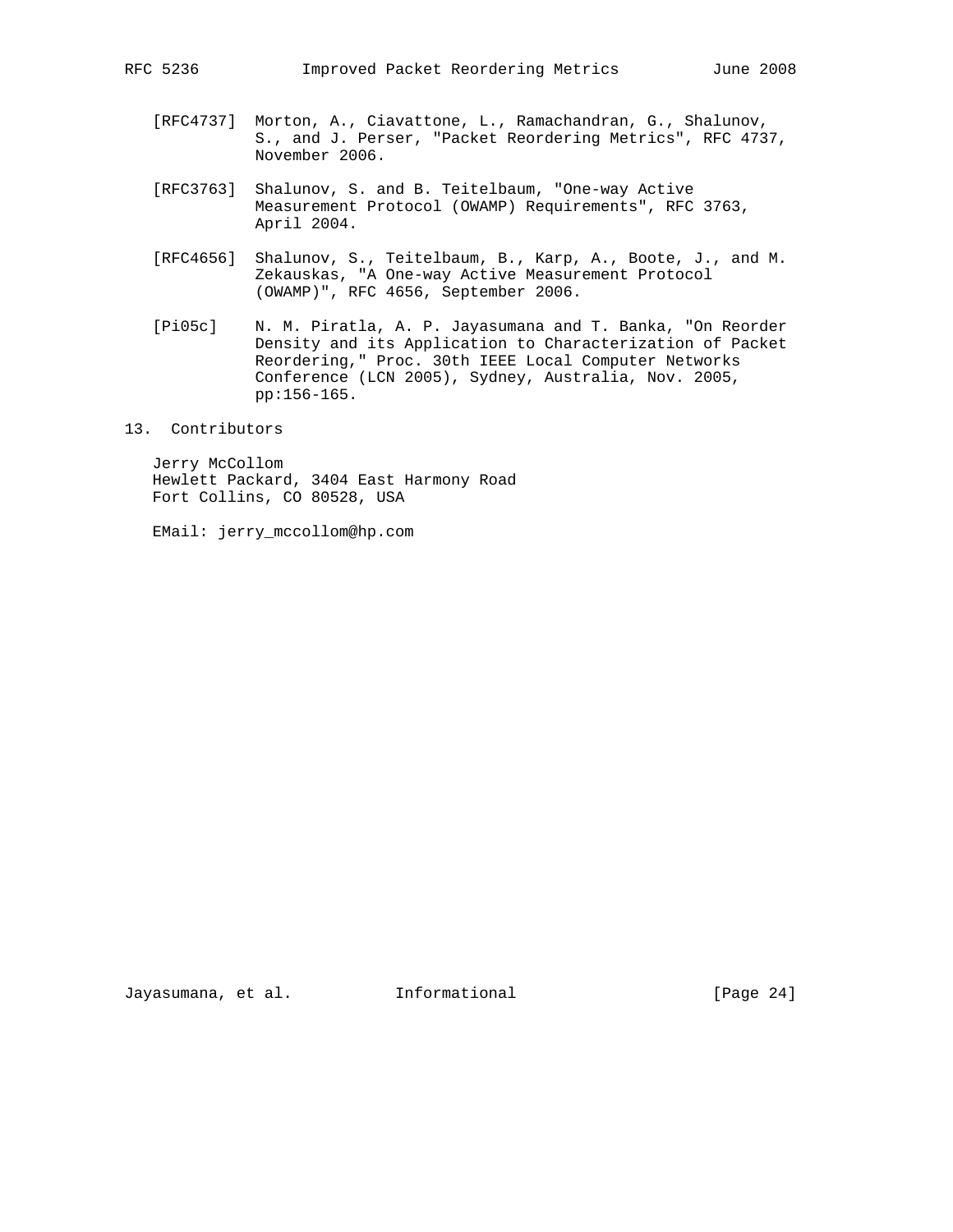Authors' Addresses

 Anura P. Jayasumana Computer Networking Research Laboratory Department of Electrical and Computer Engineering 1373 Colorado State University, Fort Collins, CO 80523, USA

EMail: Anura.Jayasumana@colostate.edu

 Nischal M. Piratla Deutsche Telekom Laboratories Ernst-Reuter-Platz 7 D-10587 Berlin, Germany

EMail: Nischal.Piratla@telekom.de

 Tarun Banka Computer Networking Research Laboratory Department of Electrical and Computer Engineering 1373 Colorado State University Fort Collins, CO 80523, USA

EMail: Tarun.Banka@colostate.edu

 Abhijit A. Bare Agilent Technologies, Inc. 900 South Taft Ave. Loveland, CO 80537, USA

EMail: abhijit\_bare@agilent.com

 Rick Whitner Agilent Technologies, Inc. 900 South Taft Ave. Loveland, CO 80537, USA

EMail: rick\_whitner@agilent.com

Jayasumana, et al. Informational [Page 25]